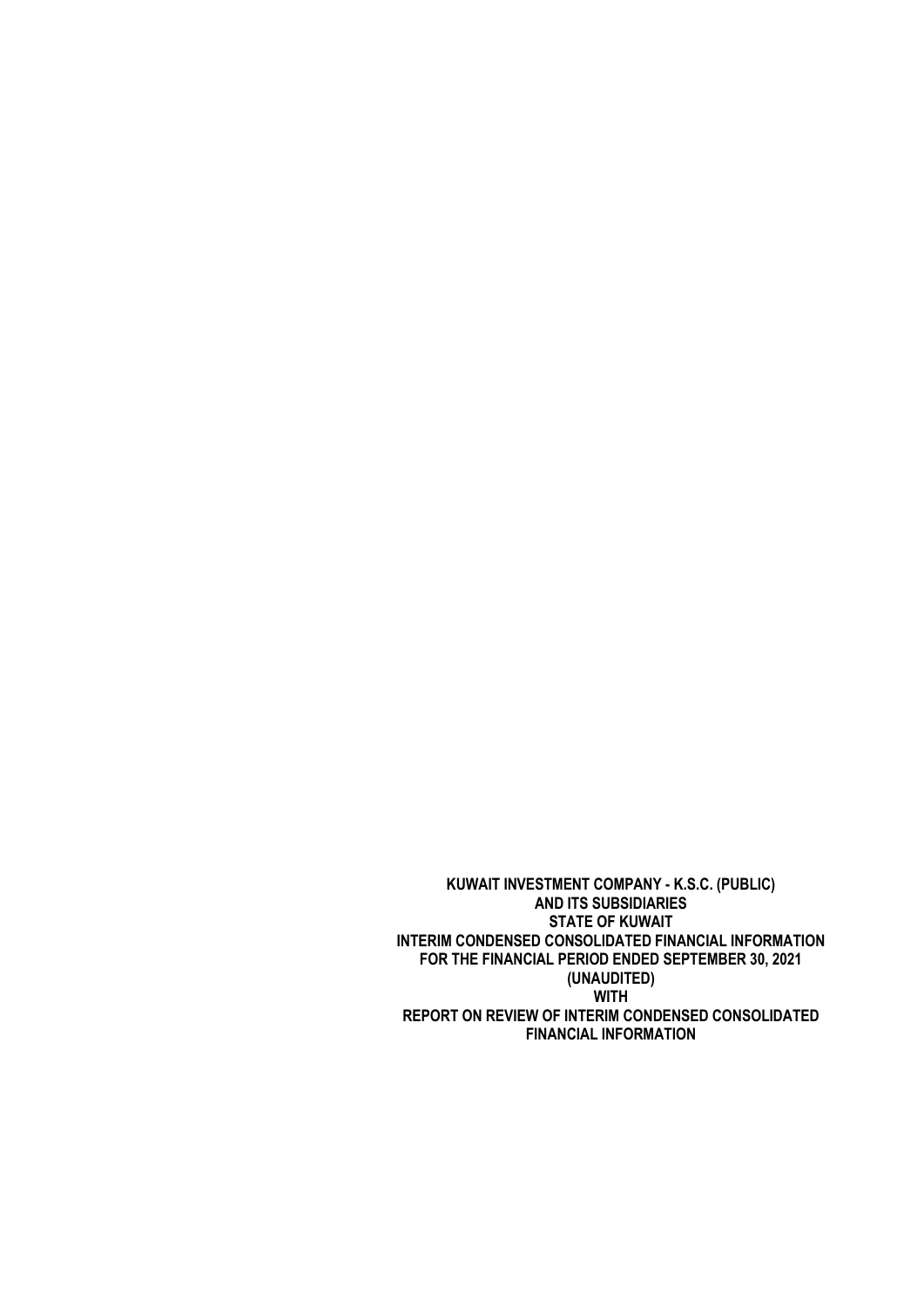# KUWAIT INVESTMENT COMPANY - K.S.C. (PUBLIC) AND ITS SUBSIDIARIES STATE OF KUWAIT

# INTERIM CONDENSED CONSOLIDATED FINANCIAL INFORMATION FOR THE PERIOD ENDED SEPTEMBER 30, 2021 (UNAUDITED) WITH REPORT ON REVIEW OF INTERIM CONDENSED CONSOLIDATED FINANCIAL INFORMATION

#### **CONTENTS**

|                                                                                                       | Pages    |
|-------------------------------------------------------------------------------------------------------|----------|
| Report on review of interim condensed consolidated financial information                              | $1 - 2$  |
| Interim condensed consolidated statement of financial position (unaudited)                            |          |
| Interim condensed consolidated statement of profit or loss (unaudited)                                |          |
| Interim condensed consolidated statement of profit or loss and other comprehensive income (unaudited) | 5        |
| Interim condensed consolidated statement of changes in equity (unaudited)                             |          |
| Interim condensed consolidated statement of cash flows (unaudited)                                    |          |
| Notes to interim condensed consolidated financial information (unaudited)                             | $8 - 18$ |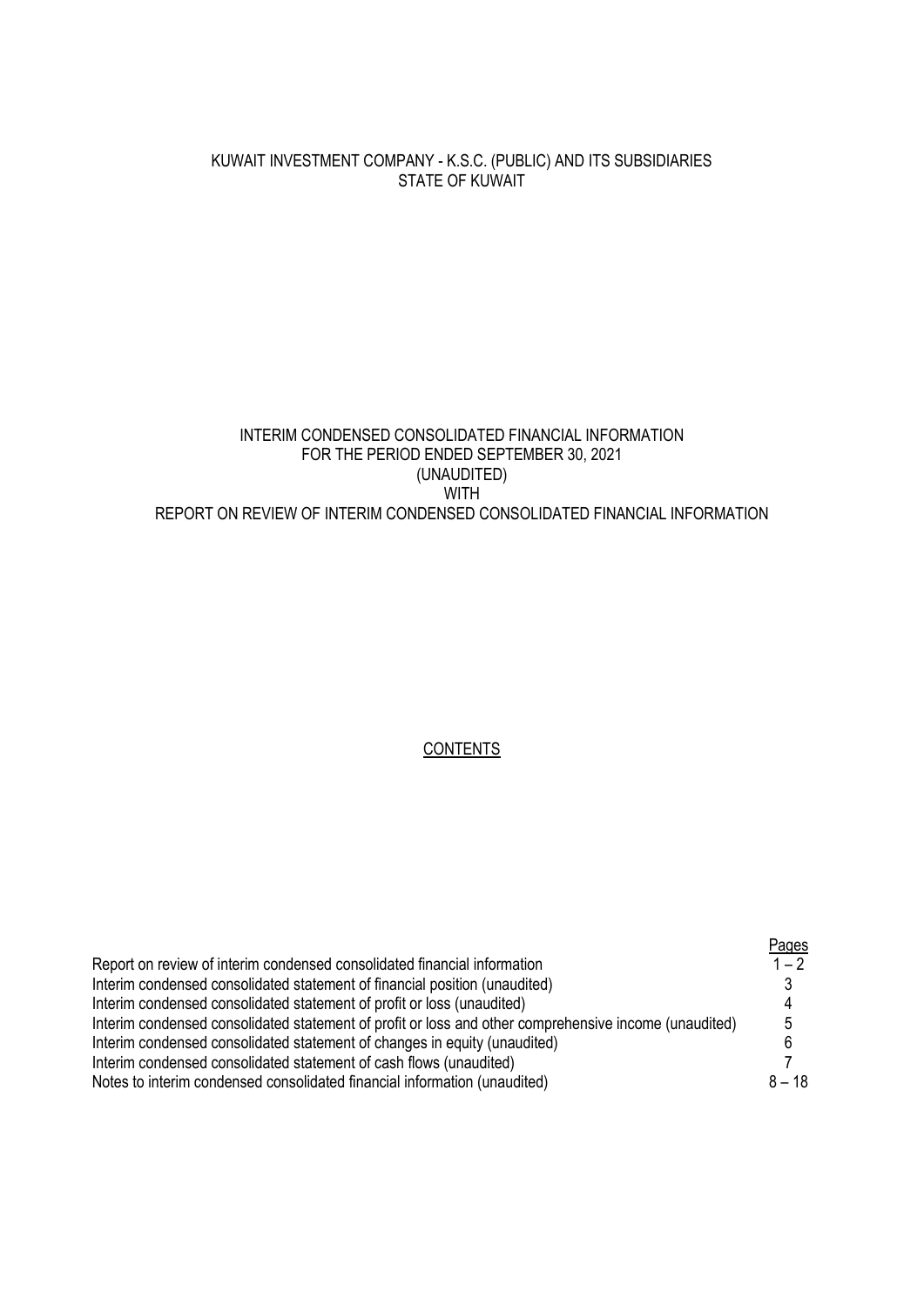

#### RSM Albazie & Co.

Arraya Tower 2, Floors 41 & 42 Abdulaziz Hamad Alsaqar St., Sharq P.O. Box 2115, Safat 13022, State of Kuwait

> T +965 22961000 F +965 22412761

www.rsm.global/kuwait

#### **REPORT ON REVIEW OF INTERIM CONDENSED FINANCIAL INFORMATION**

The Board of Directors Kuwait Investment Company - K.S.C. (Public) State of Kuwait

#### **Introduction**

We have reviewed the accompanying interim condensed consolidated statement of financial position of Al Kuwait Investment Company - K.S.C. (Public) (the "Parent Company") and its subsidiaries (the Group) as at September 30, 2021 and the related interim condensed consolidated statements of profit or loss, profit or loss and other comprehensive income, changes in equity and cash flows for the nine months period then ended. The Parent Company's management is responsible for the preparation and presentation of this interim condensed consolidated financial information in accordance with International Accounting Standard 34, 'Interim Financial Reporting'. Our responsibility is to express a conclusion on this interim condensed consolidated financial information based on our review.

#### **Scope of Review**

We conducted our review in accordance with International Standard on Review Engagements 2410, "Review of Interim Financial Information performed by the Independent Auditor of the Entity." A review of interim condensed consolidated financial information consists of making inquiries, primarily of persons responsible for financial and accounting matters, and applying analytical and other review procedures. A review is substantially less in scope than an audit conducted in accordance with International Standards on Auditing and consequently does not enable us to obtain assurance that we would become aware of all significant matters that might be identified in an audit. Accordingly, we do not express an audit opinion.

## **Conclusion**

Based on our review, nothing has come to our attention that causes us to believe that the accompanying interim condensed consolidated financial information is not prepared, in all material respects, in accordance with International Accounting Standard 34.

#### **Other Matter**

The consolidated financial statements of the Group for the year ended December 31, 2020 and the interim condensed consolidated financial information for the period ended September 30, 2020 have been audited and reviewed, respectively by another auditor who expressed an unmodified opinion and conclusion on those consolidated financial statements and interim condensed consolidated financial information on February 21, 2021 and November 3, 2020 respectively.

#### **Report on Other Legal and Regulatory Requirements**

Furthermore, based on our review, the interim condensed consolidated financial information is in agreement with the books of account of the Parent Company. We further report that, to the best of our knowledge and belief, we have not become aware of any violations of the Companies Law No.1 of 2016 and its Executive Regulations, as amended or by the Parent Company's Memorandum of Incorporation and Articles of Association, as amended during the nine months period ended September 30, 2021, that might have had a material effect on the Parent Company's financial position or result of its operations.

THE POWER OF BEING UNDERSTOOD AUDIT | TAX | CONSULTING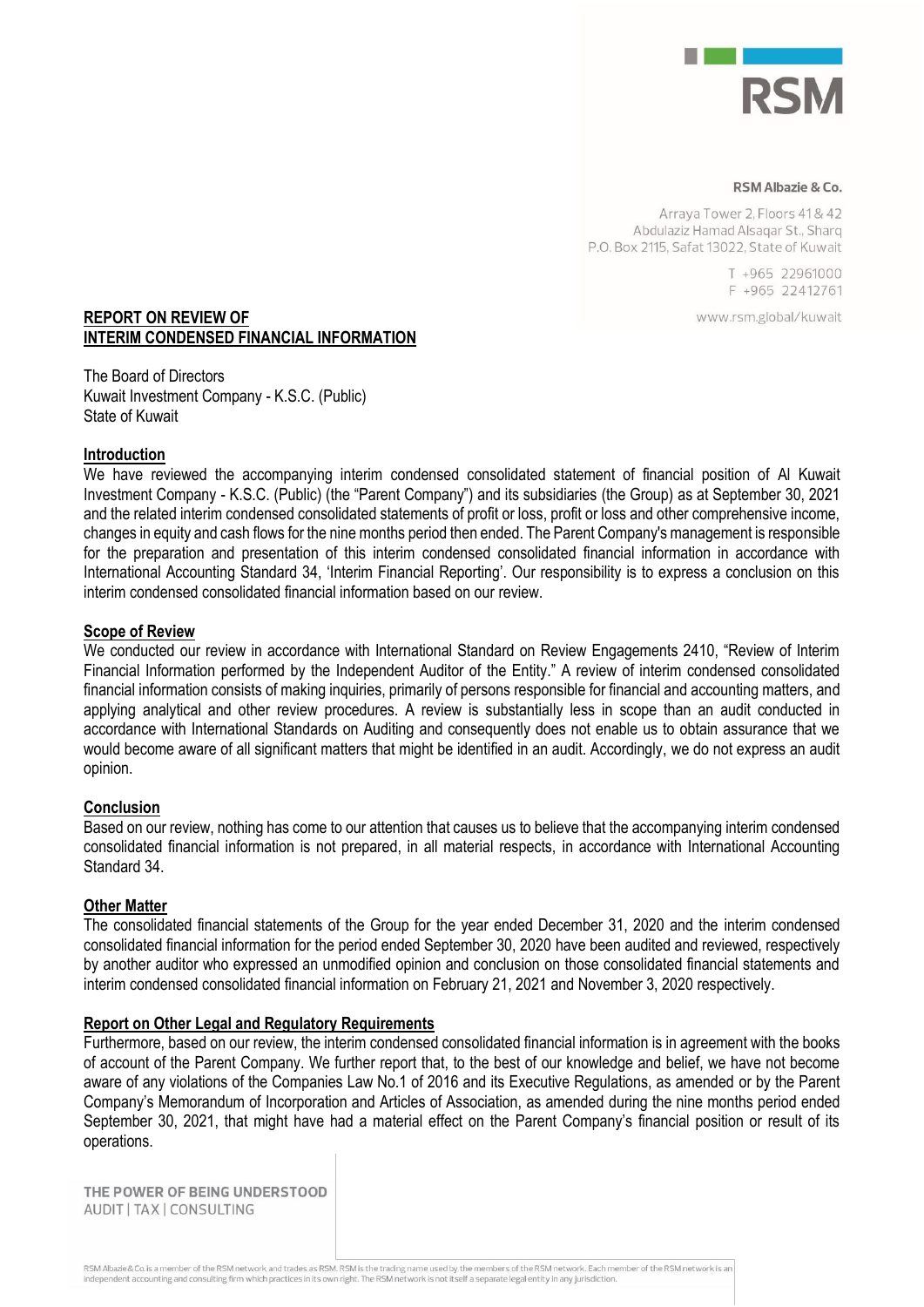

We further report that, during the course of our review, to the best of our knowledge and belief, we have not become aware of any violations of the provisions of Law No. 32 of 1968, as amended, concerning Currency, the Central Bank of Kuwait and the organization of banking business, and its related regulations or of the provisions of Law No. 7 of 2010, concerning the Capital Markets Authority and its related regulations during the nine months period ended September 30, 2021, that might have had a material effect on the business of the Parent Company or on its financial position.

Dr. Shuaib A. Shuaib State of Kuwait Christian Christian Christian Christian Christian Christian Christian Christian Christian Christian Christian Christian Christian Christian Christian Christian Christian Christian Christian Christian Christ RSM Albazie & Co.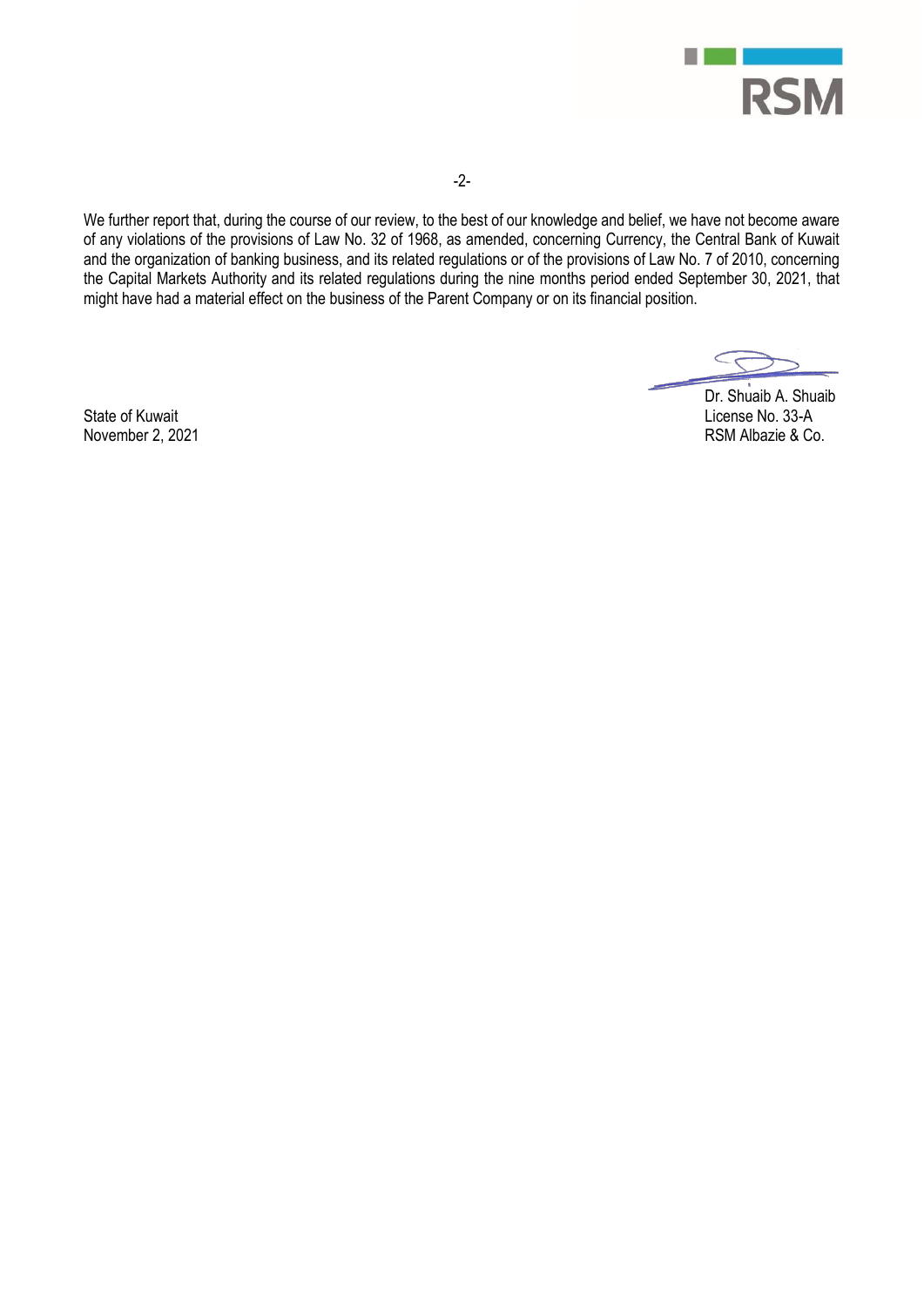# KUWAIT INVESTMENT COMPANY - K.S.C. (PUBLIC) AND ITS SUBSIDIARIES<br>INTERIM CONDENSED CONSOLIDATED STATEMENT OF FINANCIAL POSITION (UNAUDITED) AS OF SEPTEMBER 30, 2021

(All amounts are in Kuwaiti Dinars)

|                                                   |                          |                | December 31,   |                |
|---------------------------------------------------|--------------------------|----------------|----------------|----------------|
|                                                   |                          | September 30,  | 2020           | September 30,  |
|                                                   | Note                     | 2021           | (Audited)      | 2020           |
| <b>ASSETS</b>                                     |                          |                |                |                |
| Cash and cash equivalents                         | 3                        | 19,027,016     | 19,252,073     | 26,718,452     |
| Term deposits                                     |                          | 11,546,500     | 11,738,183     | 16,083,247     |
| Accounts receivable and other assets              |                          | 15,962,004     | 15,269,603     | 17,444,680     |
| Loans and advances                                |                          | 3,183,537      | 3,221,003      | 3,233,694      |
| Investment in securities                          | $\overline{\mathcal{L}}$ | 138,774,450    | 127, 105, 503  | 122,691,905    |
| Investment in associates                          | 5                        | 15,955,546     | 12,906,253     | 11,875,254     |
| Investment properties                             |                          | 22,568,838     | 27,198,847     | 28,440,707     |
| Intangible assets                                 |                          | 11,042,602     | 11,042,602     | 11,042,602     |
| Property and equipment                            |                          | 23, 141, 842   | 24,062,357     | 24,811,581     |
| Right-of-use assets                               |                          | 5,284,587      | 6,860,919      | 7,350,245      |
| <b>Total assets</b>                               |                          | 266,486,922    | 258,657,343    | 269,692,367    |
|                                                   |                          |                |                |                |
| <b>LIABILITIES AND EQUITY</b>                     |                          |                |                |                |
| Liabilities:                                      |                          |                |                |                |
| Deposits from banks and customers                 |                          | 73,273,408     | 82,446,882     | 84, 133, 739   |
| Islamic finance payables                          |                          | 8,041,082      | 9,877,495      | 12,011,109     |
| Accounts payable and other liabilities            |                          | 18,581,719     | 16,601,326     | 23,335,800     |
| Term loans                                        |                          | 3,850,216      | 4,099,304      | 3,932,036      |
| Lease liabilities                                 |                          | 6,121,006      | 8,290,366      | 9,251,946      |
| <b>Total liabilities</b>                          |                          | 109,867,431    | 121,315,373    | 132,664,630    |
|                                                   |                          |                |                |                |
| Equity:                                           |                          |                |                |                |
| Share capital                                     |                          | 55,125,000     | 55,125,000     | 55,125,000     |
| <b>Treasury shares</b>                            | 5                        | (734, 629)     | (734, 629)     | (734, 629)     |
| Statutory reserve                                 |                          | 31,805,102     | 31,805,102     | 31,805,102     |
| Voluntary reserve                                 |                          | 21,839,216     | 21,839,216     | 21,839,216     |
| Revaluation surplus of an associate               |                          | 2,201,652      | 2,260,091      | 2,260,091      |
| Fair value reserve                                |                          | (11, 940, 870) | (11, 716, 027) | (10, 119, 983) |
| Foreign currency translation reserve              |                          | 1,648,914      | 2,008,703      | 2,091,354      |
| Retained earnings                                 |                          | 24,012,088     | 5,291,809      | 964,214        |
| Equity attributable to shareholders of the Parent |                          |                |                |                |
| Company                                           |                          | 123,956,473    | 105,879,265    | 103,230,365    |
| Non-controlling interests                         |                          | 32,663,018     | 31,462,705     | 33,797,372     |
| <b>Total equity</b>                               |                          | 156,619,491    | 137,341,970    | 137,027,737    |
| <b>Total liabilities and equity</b>               |                          | 266,486,922    | 258,657,343    | 269,692,367    |
|                                                   |                          |                |                |                |

The accompanying notes from (1) to (16) form an integral part of the interim condensed consolidated financial information.

Dr. Yousef M. Al Ali

Chairman

Bader N. AlSubaiee

 $\begin{picture}(120,115) \put(0,0){\vector(1,0){15}} \put(15,0){\vector(1,0){15}} \put(15,0){\vector(1,0){15}} \put(15,0){\vector(1,0){15}} \put(15,0){\vector(1,0){15}} \put(15,0){\vector(1,0){15}} \put(15,0){\vector(1,0){15}} \put(15,0){\vector(1,0){15}} \put(15,0){\vector(1,0){15}} \put(15,0){\vector(1,0){15}} \put(15,0){\vector(1,0){15}} \put(15,0){\vector$ 

**Chief Executive Officer**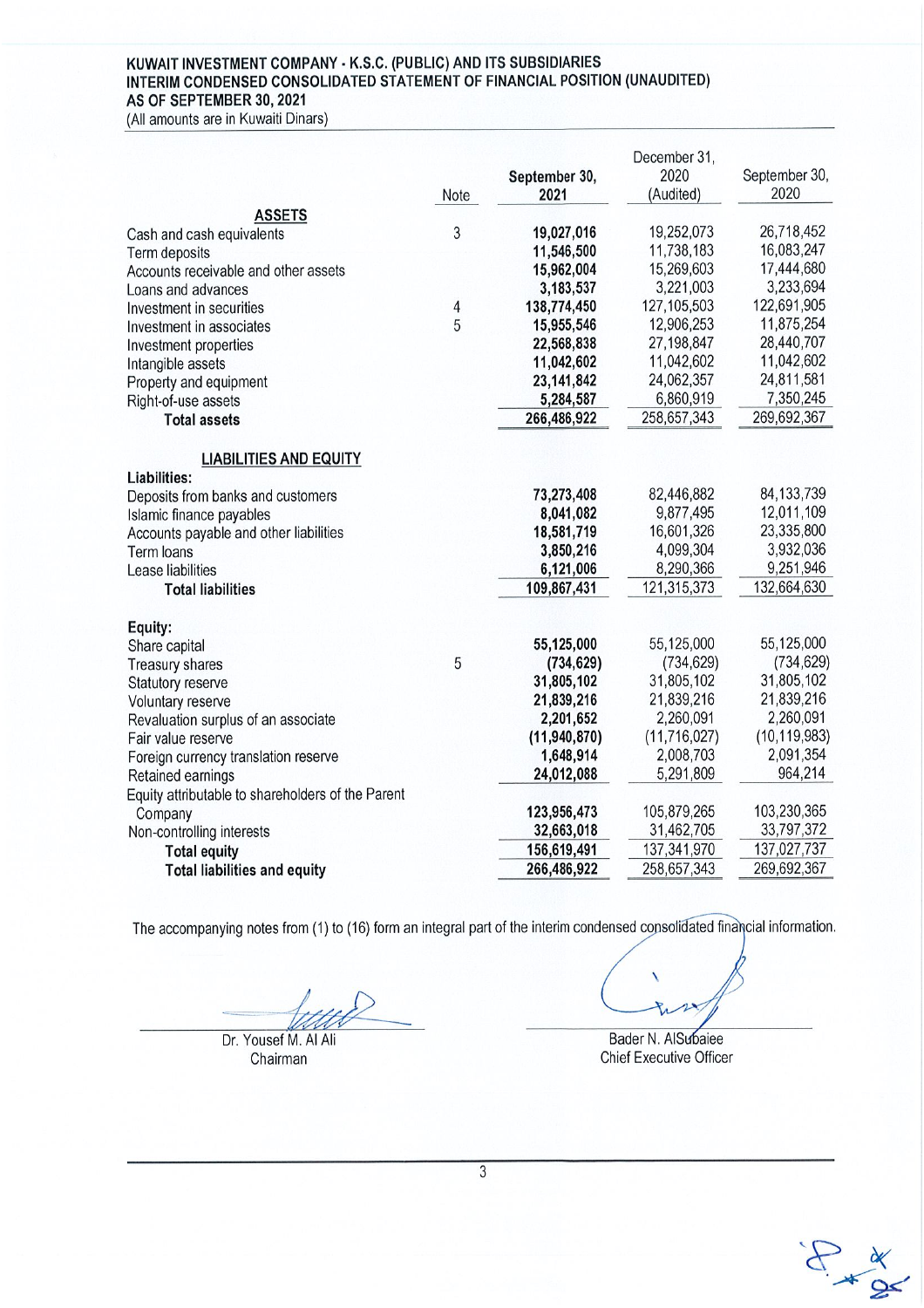## **KUWAIT INVESTMENT COMPANY - K.S.C. (PUBLIC) AND ITS SUBSIDIARIES INTERIM CONDENSED CONSOLIDATED STATEMENT OF PROFIT OR LOSS (UNAUDITED) FOR THE FINANCIAL PERIOD ENDED SEPTEMBER 30, 2021**

(All amounts are in Kuwaiti Dinars)

|                                                                                                                                               | Note           | For the three months ended<br>September 30, |             | For the nine months ended<br>September 30, |                |
|-----------------------------------------------------------------------------------------------------------------------------------------------|----------------|---------------------------------------------|-------------|--------------------------------------------|----------------|
|                                                                                                                                               |                | 2021                                        | 2020        | 2021                                       | 2020           |
| <b>Operating revenue:</b><br>Net fee and commission income                                                                                    |                | 2,263,266                                   | 1,841,748   | 6,497,423                                  | 5,476,695      |
| Rental income                                                                                                                                 |                | 1,496,224                                   | 879,387     | 4,262,674                                  | 3,635,162      |
| Net allowance of expected credit losses                                                                                                       |                | 39,937                                      | (276, 722)  | 984,377                                    | (402, 855)     |
| Net investment income (loss)                                                                                                                  | $\overline{7}$ | 5,041,156                                   | 5,400,758   | 18,908,371                                 | (6, 206, 947)  |
| Group's share of results from associates                                                                                                      |                | (14, 200)                                   | (10, 463)   | (66, 040)                                  | (1,530)        |
| Change in fair value of investment properties                                                                                                 |                |                                             | (150, 130)  |                                            | (150, 130)     |
| Gain on sale of investment properties                                                                                                         |                |                                             |             | 650,000                                    |                |
| Gain on derecognition of a subsidiary                                                                                                         |                |                                             |             |                                            | 109,443        |
| Foreign exchange (losses) gains                                                                                                               |                | (93, 289)                                   | 240,854     | (42, 027)                                  | (1,031,626)    |
|                                                                                                                                               |                | 8,733,094                                   | 7,925,432   | 31,194,778                                 | 1,428,212      |
| <b>Operating expenses:</b>                                                                                                                    |                |                                             |             |                                            |                |
| General and administrative expenses                                                                                                           |                | (3, 101, 992)                               | (2,506,885) | (9,693,199)                                | (7,642,320)    |
| Impairment loss of non-financial assets                                                                                                       |                |                                             |             |                                            | (4,510,653)    |
|                                                                                                                                               |                | (3, 101, 992)                               | (2,506,885) | (9,693,199)                                | (12, 152, 973) |
| Profit (loss) from operations                                                                                                                 |                | 5,631,102                                   | 5,418,547   | 21,501,579                                 | (10, 724, 761) |
| Finance cost                                                                                                                                  |                | (426, 054)                                  | (470, 913)  | (1, 289, 390)                              | (1,886,272)    |
| Finance income                                                                                                                                |                | 125,205                                     | 179,395     | 354,688                                    | 709,881        |
| Other income                                                                                                                                  |                | 54,525                                      | 119,810     | 119,389                                    | 212,600        |
| Profit (loss) for the period before contribution<br>to Kuwait Foundation for Advancement of<br><b>Sciences (KFAS), National Labor Support</b> |                |                                             |             |                                            |                |
| Tax (NLST) and Zakat                                                                                                                          |                | 5,384,778                                   | 5,246,839   | 20,686,266                                 | (11,688,552)   |
| Contribution to KFAS                                                                                                                          |                | (44, 063)                                   |             | (172, 728)                                 |                |
| Contribution to NLST                                                                                                                          |                | (151, 342)                                  |             | (521, 342)                                 |                |
| Contribution to Zakat                                                                                                                         |                | (61, 595)                                   |             | (196, 930)                                 |                |
| Profit (loss) for the period                                                                                                                  |                | 5,127,778                                   | 5,246,839   | 19,795,266                                 | (11,688,552)   |
| Attributable to:                                                                                                                              |                |                                             |             |                                            |                |
| Shareholders of the Parent Company                                                                                                            |                | 4,817,669                                   | 5,383,825   | 18,596,305                                 | (11, 839, 516) |
| Non-controlling interests                                                                                                                     |                | 310,109                                     | (136, 986)  | 1,198,961                                  | 150,964        |
|                                                                                                                                               |                | 5,127,778                                   | 5,246,839   | 19,795,266                                 | (11,688,552)   |
| Basic and diluted earnings (loss) per share<br>attributable to shareholders of the Parent                                                     |                |                                             |             |                                            |                |
| Company (Fils)                                                                                                                                | 8              | 8.79                                        | 9.82        | 33.94                                      | (21.61)        |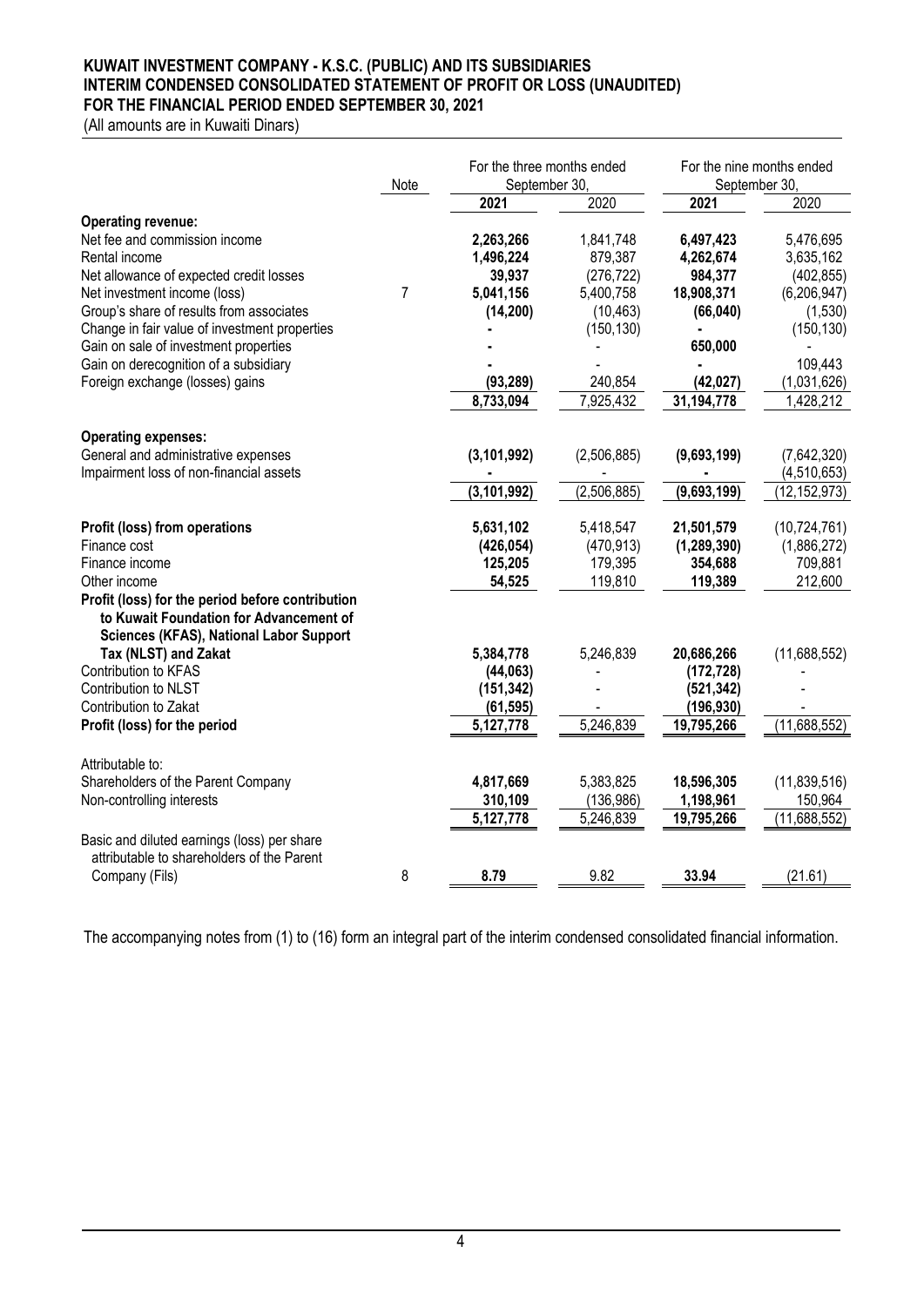#### **KUWAIT INVESTMENT COMPANY - K.S.C. (PUBLIC) AND ITS SUBSIDIARIES INTERIM CONDENSED CONSOLIDATED STATEMENT OF PROFIT OR LOSS AND OTHER COMPREHENSIVE INCOME (UNAUDITED) FOR THE FINANCIAL PERIOD ENDED SEPTEMBER 30, 2021**

(All amounts are in Kuwaiti Dinars)

|                                                                                                                   | September 30, | For the three months ended | For the nine months ended<br>September 30, |                |
|-------------------------------------------------------------------------------------------------------------------|---------------|----------------------------|--------------------------------------------|----------------|
|                                                                                                                   | 2021          | 2020                       | 2021                                       | 2020           |
| Profit (loss) for the period                                                                                      | 5,127,778     | 5,246,839                  | 19,795,266                                 | (11,688,552)   |
| Other comprehensive (loss) income:                                                                                |               |                            |                                            |                |
| Items that may be reclassified subsequently to consolidated<br>statement of profit or loss                        |               |                            |                                            |                |
| Exchange differences on translating foreign operations<br>Group's share of other comprehensive income (loss) from | (11, 721)     | (172, 192)                 | (359, 789)                                 | 860,074        |
| associates                                                                                                        | 1,892         | (13, 445)                  | 5,397                                      | (22, 133)      |
| Item that will not be reclassified subsequently to                                                                |               |                            |                                            |                |
| consolidated statement of profit or loss                                                                          |               |                            |                                            |                |
| Revaluation reserve of associates                                                                                 |               |                            | (58,439)                                   |                |
| Changes in fair value of financial assets at FVOCI                                                                | (398,451)     | 2,941,077                  | (8,272)                                    | (3, 415, 716)  |
| Other comprehensive (loss) income for the period                                                                  | (408,280)     | 2,755,440                  | (421, 103)                                 | (2,577,775)    |
| Total comprehensive income (loss) for the period                                                                  | 4,719,498     | 8,002,279                  | 19,374,163                                 | (14, 266, 327) |
| Attributable to:                                                                                                  |               |                            |                                            |                |
| Shareholders of the Parent Company                                                                                | 4,407,378     | 8,069,013                  | 18,071,141                                 | (14, 309, 247) |
| Non-controlling interests                                                                                         | 312,120       | (66, 734)                  | 1,303,022                                  | 42,920         |
|                                                                                                                   | 4,719,498     | 8,002,279                  | 19,374,163                                 | (14, 266, 327) |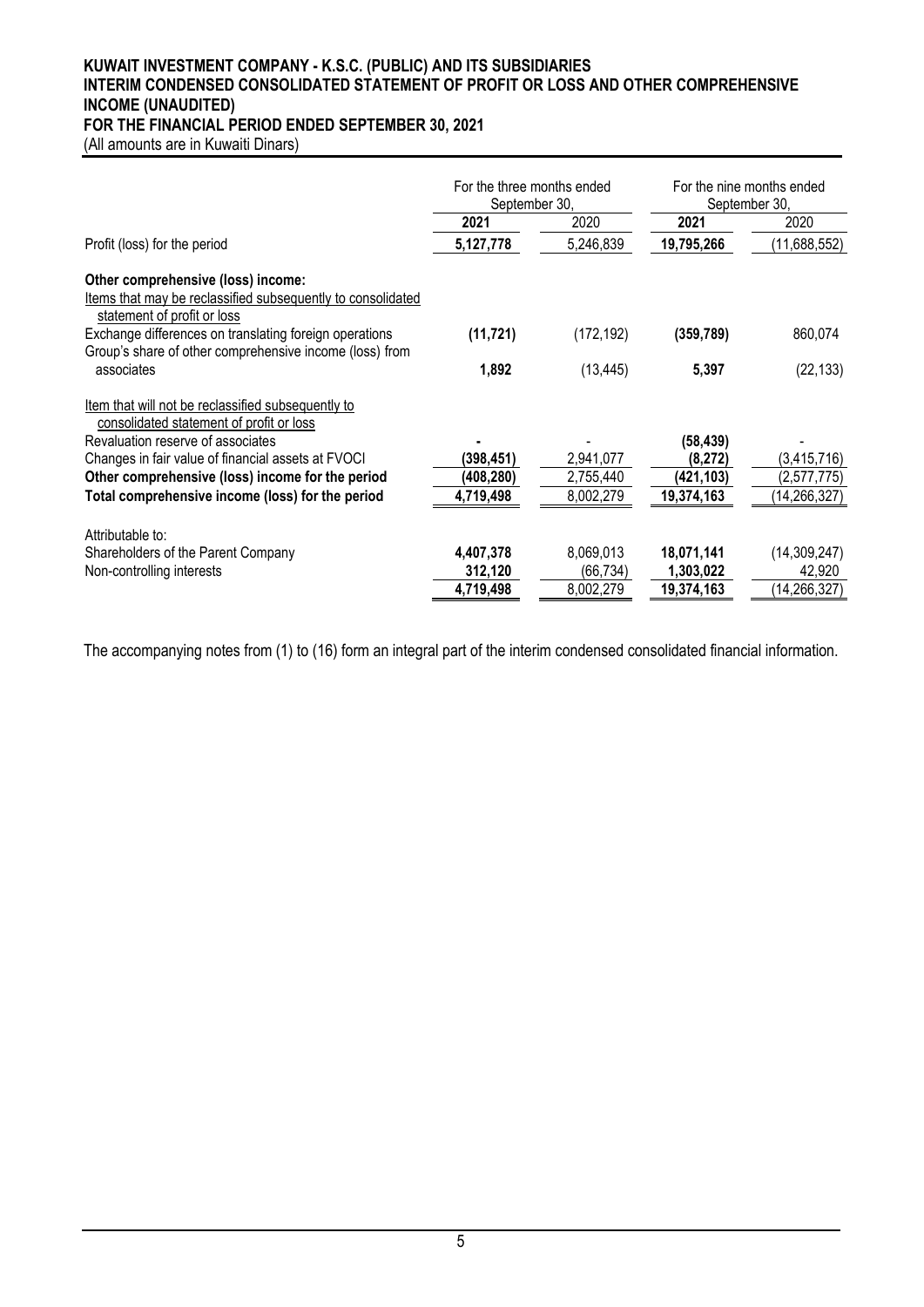#### **KUWAIT INVESTMENT COMPANY - K.S.C. (PUBLIC) AND ITS SUBSIDIARIES INTERIM CONDENSED CONSOLIDATED STATEMENT OF CHANGES IN EQUITY (UNAUDITED) FOR THE FINANCIAL PERIOD ENDED SEPTEMBER 30, 2021**

(All amounts are in Kuwaiti Dinars)

| Equity attributable to shareholders of the Parent Company |                  |                    |                      |                      |                                           |                       |                                            |                     |                |                                  |                |
|-----------------------------------------------------------|------------------|--------------------|----------------------|----------------------|-------------------------------------------|-----------------------|--------------------------------------------|---------------------|----------------|----------------------------------|----------------|
|                                                           | Share<br>capital | Treasury<br>shares | Statutory<br>reserve | Voluntary<br>Reserve | Revaluation<br>surplus of an<br>associate | Fair value<br>reserve | Foreign currency<br>translation<br>reserve | Retained<br>Eamings | Sub-total      | Non-<br>controlling<br>interests | Total          |
| Balance as of January 1, 2021                             | 55,125,000       | (734, 629)         | 31,805,102           | 21,839,216           | 2,260,091                                 | (11,716,027)          | 2,008,703                                  | 5,291,809           | 105,879,265    | 31,462,705                       | 137,341,970    |
| Profit for the period                                     |                  |                    |                      |                      |                                           |                       |                                            | 18,596,305          | 18,596,305     | 1,198,961                        | 19,795,266     |
| Other comprehensive (loss) income for the period          |                  |                    |                      |                      | (58, 439)                                 | (106, 936)            | (359, 789)                                 |                     | (525, 164)     | 104,061                          | (421, 103)     |
| Total comprehensive (loss) income for the period          |                  |                    |                      |                      | (58, 439)                                 | (106, 936)            | (359, 789)                                 | 18,596,305          | 18.071.141     | 1,303,022                        | 19,374,163     |
| Effect of disposal of financial assets at FVOCI           |                  |                    |                      |                      |                                           | (117, 907)            |                                            | 123,974             | 6,067          | (6,067)                          |                |
| Dividends paid to non-controlling interests               |                  |                    |                      |                      |                                           |                       |                                            |                     |                | (96, 642)                        | (96, 642)      |
| Balance as of September 30, 2021                          | 55,125,000       | (734, 629)         | 31,805,102           | 21,839,216           | 2,201,652                                 | (11,940,870)          | 1,648,914                                  | 24,012,088          | 123,956,473    | 32,663,018                       | 156,619,491    |
| Balance as of January 1, 2020                             | 55,125,000       | (734, 629)         | 31,805,102           | 21,839,216           | 2,260,091                                 | (6,886,532)           | 1,231,280                                  | 21,072,696          | 125,712,224    | 34,762,164                       | 160,474,388    |
| (Loss) profit for the period                              |                  |                    |                      |                      |                                           |                       |                                            | (11,839,516)        | (11,839,516)   | 150,964                          | (11,688,552)   |
| Other comprehensive (loss) income for the period          |                  |                    |                      |                      |                                           | (3,329,805)           | 860,074                                    |                     | (2,469,731)    | (108,044)                        | (2,577,775)    |
| Total comprehensive (loss) income for the period          | $\sim$           |                    |                      |                      |                                           | (3,329,805)           | 860,074                                    | (11,839,516)        | (14, 309, 247) | 42,920                           | (14, 266, 327) |
| Effect of disposal of financial assets at FVOCI           |                  |                    |                      |                      |                                           | 96,354                |                                            | (49, 140)           | 47,214         | (47, 214)                        |                |
| Cash dividends - 15% (Note 14)                            |                  |                    |                      |                      |                                           |                       |                                            | (8,219,826)         | (8,219,826)    |                                  | (8,219,826)    |
| Dividends paid to non-controlling interests               |                  |                    |                      |                      |                                           |                       |                                            |                     |                | (960, 498)                       | (960, 498)     |
| Balance as of September 30, 2020                          | 55,125,000       | (734, 629)         | 31,805,102           | 21,839,216           | 2,260,091                                 | (10, 119, 983)        | 2,091,354                                  | 964,214             | 103.230.365    | 33,797,372                       | 137,027,737    |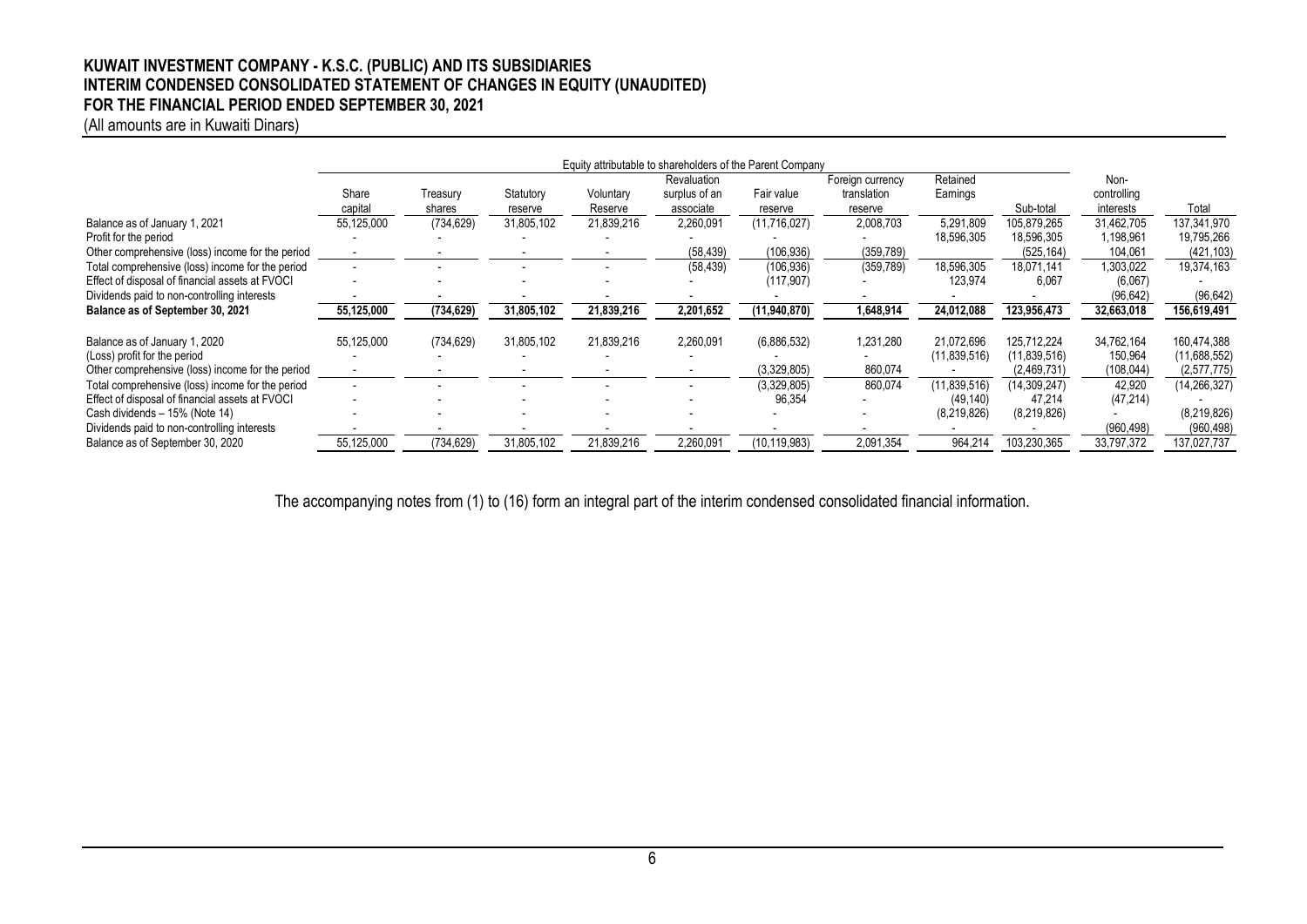#### **KUWAIT INVESTMENT COMPANY - K.S.C. (PUBLIC) AND ITS SUBSIDIARIES INTERIM CONDENSED CONSOLIDATED STATEMENT OF CASH FLOWS (UNAUDITED) FOR THE FINANCIAL PERIOD ENDED SEPTEMBER 30, 2021**

(All amounts are in Kuwaiti Dinars)

|                                                                                      | For the nine months ended |               |
|--------------------------------------------------------------------------------------|---------------------------|---------------|
|                                                                                      | September 30,             |               |
|                                                                                      | 2021                      | 2020          |
| Cash flows from operating activities:                                                |                           |               |
| Profit (loss) for the period                                                         | 20,686,266                | (11,688,552)  |
| Adjustments for:                                                                     |                           |               |
| Net allowance of expected credit losses                                              | (984, 377)                | 402,855       |
| Net investment (income) loss                                                         | (18,908,371)              | 6,206,947     |
| Group's share of results from associates                                             | 66,040                    | 1,530         |
| Gain on sale of investment properties                                                | (650,000)                 |               |
| Change in fair value of investment properties                                        |                           | 150,130       |
| Depreciation and amortization                                                        | 5,299,836                 | 5,638,225     |
| Gain on derecognition of a subsidiary                                                |                           | (109, 443)    |
| Foreign exchange loss                                                                | 42,027                    | 1,031,626     |
| Impairment loss of non-financial assets                                              |                           | 4,510,653     |
| Finance cost                                                                         | 1,289,390                 | 1,886,272     |
| Finance income                                                                       | (354, 688)                | (709, 881)    |
|                                                                                      | 6,486,123                 | 7,320,362     |
| Changes in operating assets and liabilities:                                         |                           |               |
| Term deposits                                                                        | 191,683                   | 761,691       |
| Net movement on financial assets at fair value through profit or loss ("FVTPL")      | 5,602,293                 | (3,446,887)   |
| Loans and advances                                                                   | 221,466                   | (335, 418)    |
| Accounts receivable and other assets                                                 | (673, 591)                | (1,388,225)   |
| Accounts payable and other liabilities                                               | 1,348,087                 | (432, 771)    |
| Net cash flows generated from operating activities                                   | 13,176,061                | 2,478,752     |
|                                                                                      |                           |               |
| Cash flows from investing activities:                                                |                           |               |
| Maturity of debt instruments at amortised cost                                       |                           | 3,000,195     |
| Net movement in financial assets at FVOCI                                            | 581,796                   | (567,089)     |
| Net movement in property and equipment                                               | (2,802,989)               | (1,961,309)   |
| Proceeds from sale of subsidiary classified as assets held for sale                  |                           | 3,803,766     |
| Purchase of investment properties                                                    | (1,050,000)               | (3, 185, 000) |
| Proceeds from sale of investment properties                                          | 2,450,000                 |               |
| Cash dividends received                                                              | 1,920,836                 | 1,374,787     |
| Finance income received                                                              | 385,937                   | 756,766       |
| Net cash flows generated from investing activities                                   | 1,485,580                 | 3,222,116     |
|                                                                                      |                           |               |
| Cash flows from financing activities:                                                |                           |               |
| Net movement on deposits from banks and customers                                    | (9,215,501)               | 1,343,379     |
| Net movement on Islamic finance payables<br>Net movement on restricted bank balances | (1,836,413)               | 2,673,960     |
|                                                                                      |                           | (6,466,628)   |
| Lease liabilities                                                                    | (2,309,039)               | (1,681,685)   |
| Finance cost paid                                                                    | (1,408,401)               | (1,897,330)   |
| Dividends paid to shareholders of the Parent Company                                 |                           | (1,809,001)   |
| Dividends paid to non-controlling interests                                          | (96, 642)                 | (960,498)     |
| Net cash flows used in financing activities                                          | (14,865,996)              | (8,797,803)   |
| Net decrease in cash and cash equivalents                                            | (204, 355)                | (3,096,935)   |
| Effect of exchange rate changes on cash and cash equivalents in foreign currencies   | (20, 702)                 | 41,204        |
| Cash and cash equivalents at the beginning of the period                             | 19,252,073                | 23,307,555    |
| Cash and cash equivalents at the end of the period (Note 3)                          | 19,027,016                | 20,251,824    |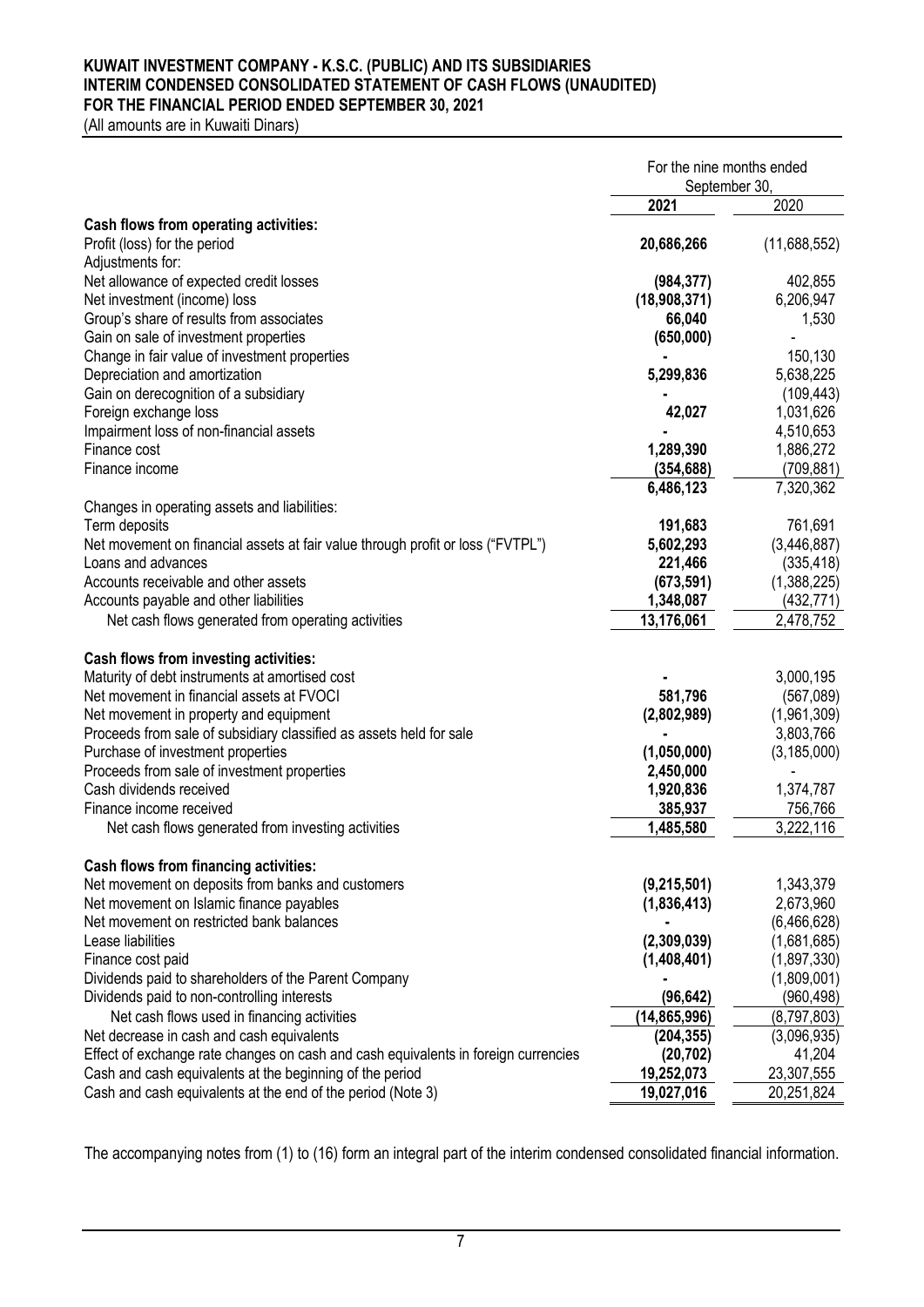(All amounts are in Kuwaiti Dinars)

#### 1. Incorporation and activities of the Parent Company

Kuwait Investment Company - K.S.C. (Public) (the Parent Company) is a Kuwaiti public shareholding Company registered in the State of Kuwait and was incorporated based on Memorandum of Incorporation under Ref. No. 852 dated on December 3, 1961. The Parent Company is listed in Boursa Kuwait.

The Parent Company is 76% owned subsidiary of Kuwait Investment Authority ("KIA") ("The Ultimate Parent Company"). The Parent Company is principally engaged in investment and financial services.

The Parent Company is regulated and supervised by the Central Bank of Kuwait ("CBK") for financing activities and the Capital Markets Authority ("CMA") as an investment company.

The Parent Company's registered address is Sharq, Mubarak Al Kabeer Street, Souk Al Manakh Building, Floor 5 - P. O. Box 1005, Safat – Zip Code 13011 – State of Kuwait.

This interim condensed consolidated financial information was authorized for issue by the Parent Company's Board of Directors on November 2, 2021.

#### 2. Basis of presentation

The interim condensed consolidated financial information has been prepared in accordance with International Accounting Standard 34 "Interim Financial Reporting". The accounting policies used in the preparation of the interim condensed consolidated financial information for the period are consistent with those used in the preparation of the annual consolidated financial statements for the year ended December 31, 2020.

The Group has not early adopted any other standards, interpretations or amendments that has been issued but is not yet effective. Other amendments and interpretations apply for the first time in 2021, but do not have an impact on the interim condensed consolidated financial information of the Group.

The interim condensed consolidated financial information does not include all the information and notes required for complete financial statements prepared in accordance International Financial Reporting Standards ("IFRS") as issued by International Accounting Standards Board ('IASB') and with the regulations of the Government of Kuwait for financial services institutions regulated by the Central Bank of Kuwait ("CBK") and the Capital Markets Authority ("CMA"). These regulations require adoption of all IFRSs as issued by IASB except for the measurement and disclosure requirements of expected credit losses (ECL) on credit facilities under IFRS 9: Financial Instruments. Accordingly, provision for credit losses on credit facilities is the higher of ECL under IFRS 9, determined in accordance with the CBK guidelines, and the provisions required by the CBK rules on classification of credit facilities and calculation of their provisions. In the opinion of management, all adjustments consisting of normal recurring accruals considered necessary for a fair presentation have been included in the accompanying interim condensed consolidated financial information. Operating results for the nine months period ended September 30, 2021 are not necessarily indicative of the results that may be expected for the fiscal year ending December 31, 2021. For further information, refer to the consolidated financial statements and notes thereto for the fiscal year ended December 31, 2020.

#### 3. Cash and cash equivalents

|                                                         |               | December 31, |               |
|---------------------------------------------------------|---------------|--------------|---------------|
|                                                         | September 30, | 2020         | September 30, |
|                                                         | 2021          | (Audited)    | 2020          |
| Cash on hand, at banks and in portfolios                | 10,557,382    | 10,489,500   | 18,074,063    |
| Short-term deposits                                     | 8,469,634     | 8,762,573    | 8,644,389     |
| Total                                                   | 19,027,016    | 19,252,073   | 26,718,452    |
| Less: restricted bank balances                          |               |              | (6,466,628)   |
| Cash and cash equivalents as in statement of cash flows | 19,027,016    | 19,252,073   | 20,251,824    |
|                                                         |               |              |               |

The effective rate of return on short-term deposits is 1% (December 31, 2020 - 1%, September 30, 2020 - 1%) per annum. These deposits have a contractual maturity less than three months.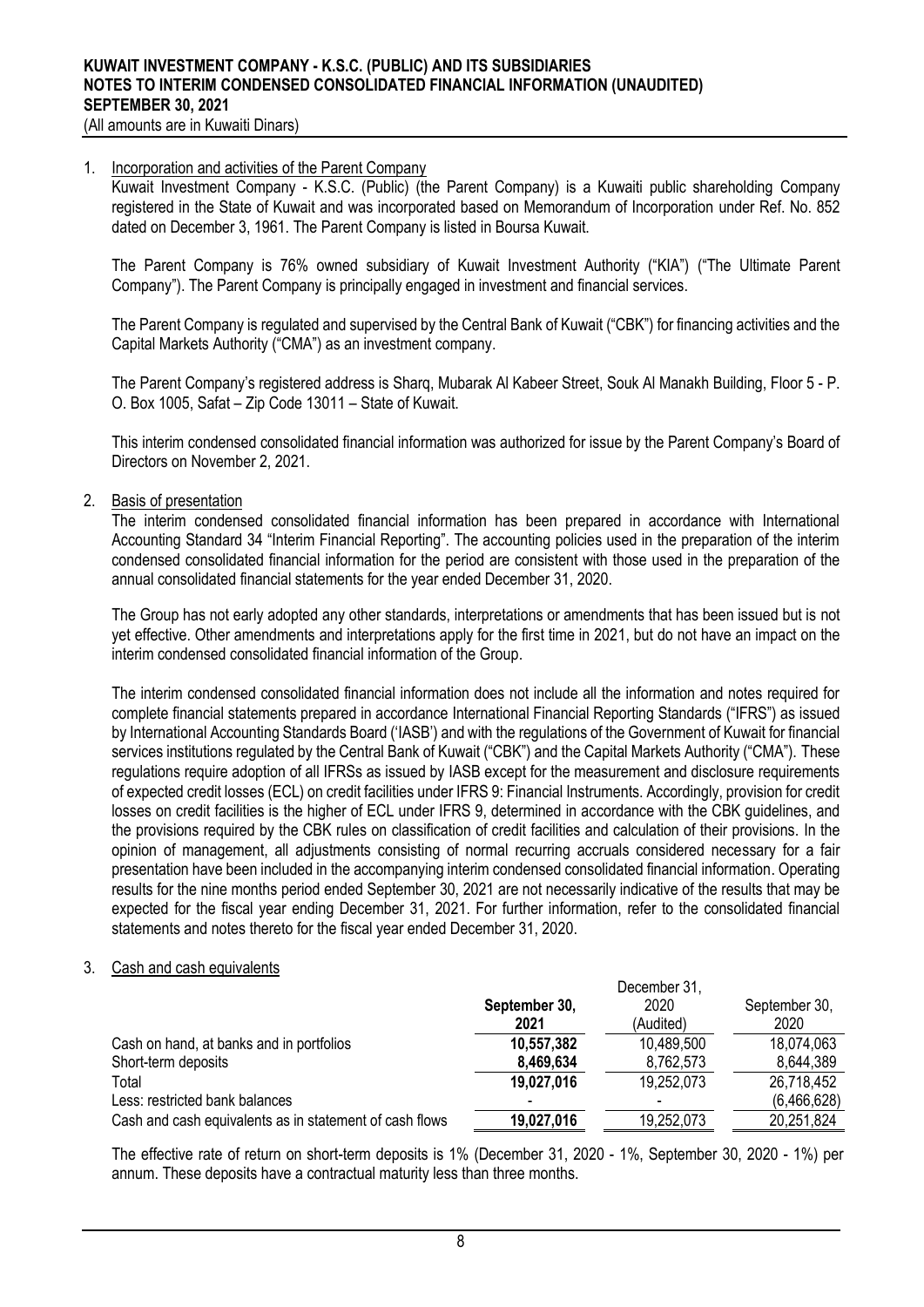#### 4. Investment in securities

|                           | December 31.  |               |               |  |  |
|---------------------------|---------------|---------------|---------------|--|--|
|                           | September 30, | 2020          | September 30. |  |  |
|                           | 2021          | (Audited)     | 2020          |  |  |
| Financial assets at FVTPL | 124,951,179   | 113,420,421   | 106,799,959   |  |  |
| Financial assets at FVOCI | 13,823,271    | 13,685,082    | 15,891,946    |  |  |
|                           | 138,774,450   | 127, 105, 503 | 122,691,905   |  |  |

## 5. Investment in associates

During the period ended September 30, 2021, one of the subsidiaries has been acquired 27.5% of the units of Marsa Al Sharjah Company – W.L.L. with an amount of KD 3,395,417.

# 6. Treasury shares

|                                 | December 31.  |           |               |  |  |
|---------------------------------|---------------|-----------|---------------|--|--|
|                                 | September 30, | 2020      | September 30, |  |  |
|                                 | 2021          | (Audited) | 2020          |  |  |
| Number of shares (shares)       | 3,261,581     | 3,261,581 | 3,261,581     |  |  |
| Percentage of issued shares (%) | 0.5917        | 0.5917    | 0.5917        |  |  |
| Market value (KD)               | 900,196       | 394,651   | 410,959       |  |  |
| Cost (KD)                       | 734,629       | 734,629   | 734,629       |  |  |

The Parent Company's management has allotted an amount equal to treasury shares balance from the retained earnings as of September 30, 2021. This balance is not available for distribution during the Parent Company's retention period of these treasury shares as per CMA guidelines.

## 7. Net investment income (loss)

|                                                 | For the three months ended<br>September 30, |           | For the nine months ended<br>September 30, |               |  |
|-------------------------------------------------|---------------------------------------------|-----------|--------------------------------------------|---------------|--|
|                                                 | 2020<br>2021                                |           | 2021                                       | 2020          |  |
| Unrealized gain (loss) from financial assets at |                                             |           |                                            |               |  |
| <b>FVTPL</b>                                    | 4,341,828                                   | 3,983,688 | 15,014,939                                 | (8,985,507)   |  |
| Realized gain on sale of financial assets at    |                                             |           |                                            |               |  |
| <b>FVTPL</b>                                    | 516,224                                     | 1,333,200 | 2,135,719                                  | 1,403,773     |  |
| Dividend income                                 | 183,104                                     | 83,870    | 1,757,713                                  | 1,374,787     |  |
|                                                 | 5,041,156                                   | 5,400,758 | 18,908,371                                 | (6, 206, 947) |  |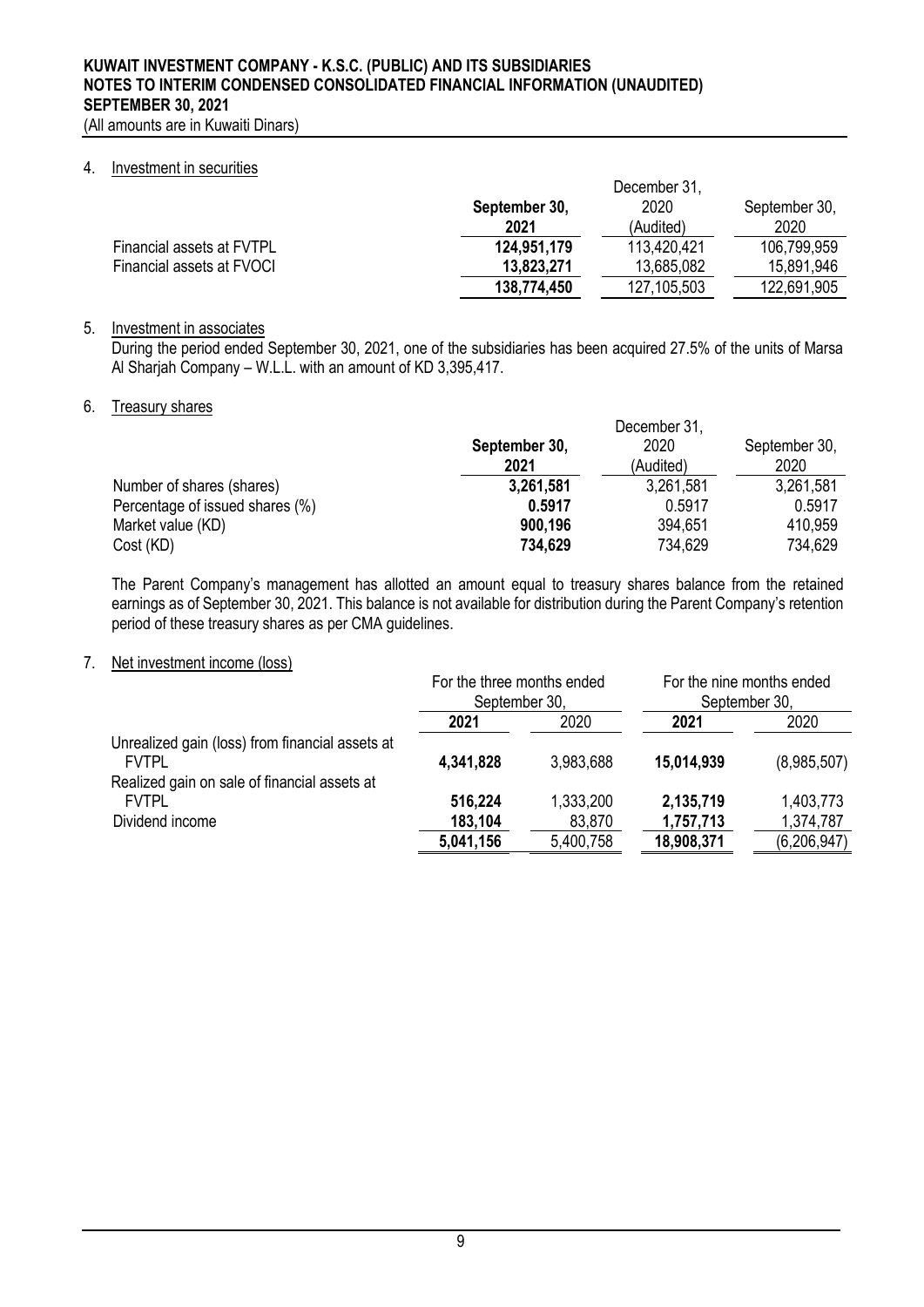(All amounts are in Kuwaiti Dinars)

#### 8. Basic and diluted earnings (loss) per share attributable to shareholders of the Parent Company (Fils)

There are no potential dilutive ordinary shares. Basic and diluted earnings (loss) per share is computed by dividing the profit (loss) for the period attributable to shareholders of the Parent Company by the weighted average number of shares outstanding during the period:

|                                                                                              | For the three months ended<br>September 30, |             | For the nine months ended<br>September 30, |              |
|----------------------------------------------------------------------------------------------|---------------------------------------------|-------------|--------------------------------------------|--------------|
|                                                                                              | 2021                                        | 2020        | 2021                                       | 2020         |
| Earnings (loss) for the period<br>attributable to shareholders of<br>the Parent Company      | 4,817,669                                   | 5,383,825   | 18,596,305                                 | (11,839,516) |
| Weighted average number of<br>shares outstanding:                                            |                                             |             |                                            |              |
| Number of issued and fully paid-up<br>shares at the beginning of the<br>period               | 551,250,000                                 | 551,250,000 | 551,250,000                                | 551,250,000  |
| Less: weighted average number of<br>treasury shares                                          | (3,261,581)                                 | (3,261,581) | (3,261,581)                                | (3,261,581)  |
| Weighted average number of<br>shares outstanding                                             | 547,988,419                                 | 547,988,419 | 547,988,419                                | 547,988,419  |
|                                                                                              | <b>Fils</b>                                 | Fils        | <b>Fils</b>                                | Fils         |
| Basic and diluted earnings (loss)<br>per share attributable to<br>shareholders of the Parent |                                             |             | 33.94                                      |              |
| Company                                                                                      | 8.79                                        | 9.82        |                                            | (21.61)      |

As there are no dilutive instruments outstanding, basic and diluted loss per share attributable to shareholders of the Parent Company are identical.

#### 9. Related party balances and transactions

The Group has entered into various transactions with related parties i.e. Major shareholders, Board of Directors and Key management personnel of the Group. Prices and terms of payment are to be approved by the Group's management. Significant related party balances and transactions during the period / year are as follows:

|                                                |              |                      | December 31. |            |                     |
|------------------------------------------------|--------------|----------------------|--------------|------------|---------------------|
| Balances included in the interim condensed     | Major        | September 30,        | 2020         |            | September 30,       |
| consolidated statement of financial position:  | shareholders | 2021                 | (Audited)    |            | 2020                |
| Deposits from banks and customers              | 31,192,194   | 31,192,194           |              | 31,669,460 | 41,121,244          |
| Accounts payable and other liabilities         | 40,469       | 40.469               |              | 34,901     | 40,509              |
|                                                | Major        | For the three months |              |            | For the nine months |
| Transactions included in the interim condensed | shareholders | ended September 30,  |              |            | ended September 30, |
| consolidated statement of profit or loss:      |              | 2021                 | 2020         | 2021       | 2020                |
| Net fee and commission income                  | 2,972,178    | 1,060,546            | 845,077      | 2,972,178  | 2,493,543           |
| Finance charges                                | (196,352)    | (67, 297)            | (115, 371)   | (196, 352) | (541, 762)          |
|                                                |              | For the three months |              |            | For the nine months |
| Compensation to key management personnel       |              | ended September 30,  |              |            | ended September 30, |
| of the Parent Company:                         |              | 2021                 | 2020         | 2021       | 2020                |
| Salaries, incentives and remuneration          |              | 136,143              | 121.719      | 453,588    | 429,795             |
| Post-employment benefits                       |              | 20,632               | 20,533       | 71,384     | 61,352              |
|                                                |              | 156,775              | 142,252      | 524,972    | 491,147             |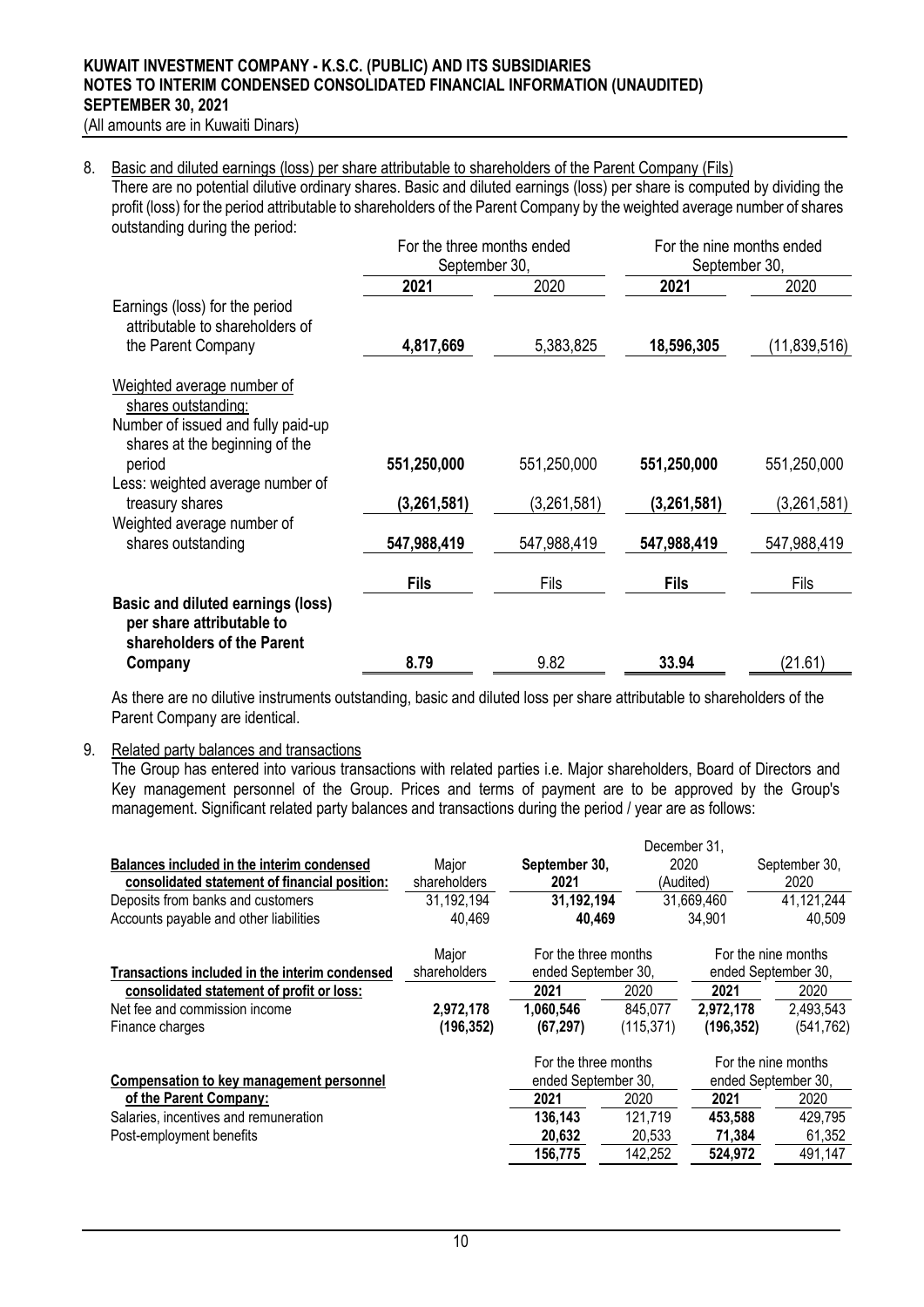(All amounts are in Kuwaiti Dinars)

#### 10. Fiduciary assets

The Group manages investment portfolios on behalf of KIA, government agencies and other financial institutions. The total carrying value of these portfolios amounting to KD 2.208 billion (December 31, 2020 - KD 2.007 billion and September 30, 2020 - KD 1.989 billion) which are not reflected in the interim condensed consolidated financial information.

The portfolios have no recourse to the general assets of the Group. The Group makes investment decisions in line with the respective agreements.

Income earned from the above fiduciary assets amounting to KD 5,749,187 for the nine months period ended September 30, 2021 (for the year ended December 31, 2020 - KD 6,457,407 and for the nine months period ended September 30, 2020 - KD 5,030,520).

#### 11. Capital commitments and contingent liabilities

#### a) Capital commitments

|                        | December 31,  |           |               |  |
|------------------------|---------------|-----------|---------------|--|
|                        | September 30, | 2020      | September 30, |  |
|                        | 2021          | (Audited) | 2020          |  |
| Investment commitments | 64,741        | 71,279    | 75,246        |  |
|                        |               |           |               |  |

b) Contingent liabilities

|                      |               | December 31, |               |
|----------------------|---------------|--------------|---------------|
|                      | September 30, | 2020         | September 30, |
|                      | 2021          | (Audited)    | 2020          |
| Letters of guarantee | 2,293,122     | 2,293,122    | 2,293,122     |
|                      |               |              |               |

#### 12. Financial assets and liabilities

The maturity profile of assets and liabilities of the Group are as follows:

|                                        |                | September 30, 2021 |             |
|----------------------------------------|----------------|--------------------|-------------|
|                                        | <b>Current</b> | Non-current        |             |
|                                        | portion        | portion            | Total       |
| <b>ASSETS:</b>                         |                |                    |             |
| Cash and cash equivalents              | 19,027,016     |                    | 19,027,016  |
| Term deposits                          | 11,546,500     |                    | 11,546,500  |
| Accounts receivable and other assets   | 15,962,004     |                    | 15,962,004  |
| Loans and advances                     | 3,183,537      |                    | 3,183,537   |
| Investment in securities               | 124,951,179    | 13,823,271         | 138,774,450 |
| Investment in associates               |                | 15,955,546         | 15,955,546  |
| Investment properties                  |                | 22,568,838         | 22,568,838  |
| Intangible assets                      |                | 11,042,602         | 11,042,602  |
| Property and equipment                 |                | 23,141,842         | 23,141,842  |
| Right-of-use assets                    |                | 5,284,587          | 5,284,587   |
| <b>Total assets</b>                    | 174,670,236    | 91,816,686         | 266,486,922 |
| Liabilities:                           |                |                    |             |
| Deposits from banks and customers      | 73,273,408     |                    | 73,273,408  |
| Islamic finance payables               | 8,041,082      |                    | 8,041,082   |
| Accounts payable and other liabilities | 11,951,436     | 6,630,283          | 18,581,719  |
| Term loans                             |                | 3,850,216          | 3,850,216   |
| Lease liabilities                      | 3,019,101      | 3,101,905          | 6,121,006   |
| <b>Total liabilities</b>               | 96,285,027     | 13,582,404         | 109,867,431 |
|                                        |                |                    |             |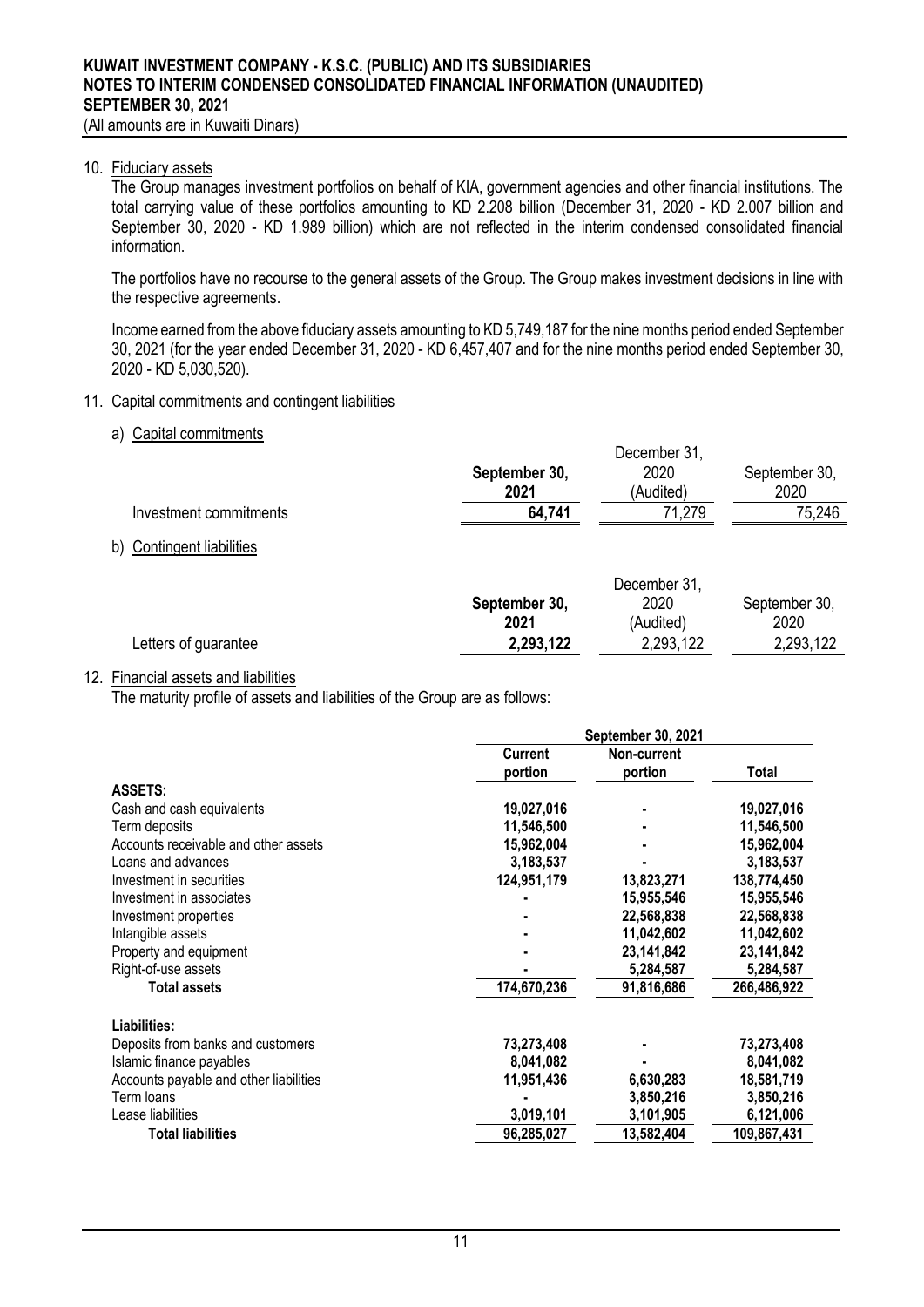(All amounts are in Kuwaiti Dinars)

|                                               |                          | December 31, 2020 (Audited) |                          |  |
|-----------------------------------------------|--------------------------|-----------------------------|--------------------------|--|
|                                               | Current                  | Non-current                 |                          |  |
|                                               | portion                  | portion                     | Total                    |  |
| ASSETS:                                       |                          |                             |                          |  |
| Cash and cash equivalents                     | 19,252,073               |                             | 19,252,073               |  |
| Term deposits                                 | 11,738,183               |                             | 11,738,183               |  |
| Accounts receivable and other assets          | 15,269,603               |                             | 15,269,603               |  |
| Loans and advances                            | 3,221,003                |                             | 3,221,003                |  |
| Investment in securities                      | 113,420,421              | 13,685,082                  | 127, 105, 503            |  |
| Investment in associates                      |                          | 12,906,253                  | 12,906,253               |  |
| Investment properties                         |                          | 27,198,847                  | 27,198,847               |  |
| Intangible assets                             |                          | 11,042,602                  | 11,042,602               |  |
| Property and equipment                        |                          | 24,062,357                  | 24,062,357               |  |
| Right-of-use assets                           |                          | 6,860,919                   | 6,860,919                |  |
| <b>Total assets</b>                           | 162,901,283              | 95,756,060                  | 258,657,343              |  |
|                                               |                          |                             |                          |  |
| Liabilities:                                  |                          |                             |                          |  |
| Deposits from banks and customers             | 82,446,882               |                             | 82,446,882               |  |
| Islamic finance payables                      | 9,877,495                |                             | 9,877,495                |  |
| Accounts payable and other liabilities        | 10,267,854               | 6,333,472                   | 16,601,326               |  |
| Term loans                                    |                          | 4,099,304                   | 4,099,304                |  |
| Lease liabilities                             | 1,795,698                | 6,494,668                   | 8,290,366                |  |
| <b>Total liabilities</b>                      | 104,387,929              | 16,927,444                  | 121,315,373              |  |
|                                               |                          |                             |                          |  |
|                                               | September 30, 2020       |                             |                          |  |
|                                               | Current                  | Non-current                 |                          |  |
|                                               | portion                  | portion                     | Total                    |  |
| ASSETS:                                       |                          |                             |                          |  |
| Cash and cash equivalents                     | 26,718,452               |                             | 26,718,452               |  |
| Term deposits                                 | 16,083,247               |                             | 16,083,247               |  |
| Accounts receivable and other assets          | 17,444,680               |                             | 17,444,680               |  |
| Loans and advances                            | 3,233,694                |                             | 3,233,694                |  |
| Investment in securities                      | 106,799,959              | 15,891,946                  | 122,691,905              |  |
| Investment in associates                      |                          | 11,875,254                  | 11,875,254               |  |
| Investment properties                         |                          | 28,440,707                  | 28,440,707               |  |
| Intangible assets                             |                          | 11,042,602                  | 11,042,602               |  |
| Property and equipment                        |                          | 24,811,581                  | 24,811,581               |  |
| Right-of-use assets                           |                          |                             | 7,350,245                |  |
|                                               |                          |                             |                          |  |
|                                               |                          | 7,350,245                   |                          |  |
| Total assets                                  | 170,280,032              | 99,412,335                  | 269,692,367              |  |
|                                               |                          |                             |                          |  |
| Liabilities:                                  |                          |                             |                          |  |
| Deposits from banks and customers             | 84, 133, 739             |                             | 84, 133, 739             |  |
| Islamic finance payables                      | 12,011,109               |                             | 12,011,109               |  |
| Accounts payable and other liabilities        | 16,992,248               | 6,343,552                   | 23,335,800               |  |
| Term loans                                    |                          | 3,932,036                   | 3,932,036                |  |
| Lease liabilities<br><b>Total liabilities</b> | 6,001,749<br>119,138,845 | 3,250,197<br>13,525,785     | 9,251,946<br>132,664,630 |  |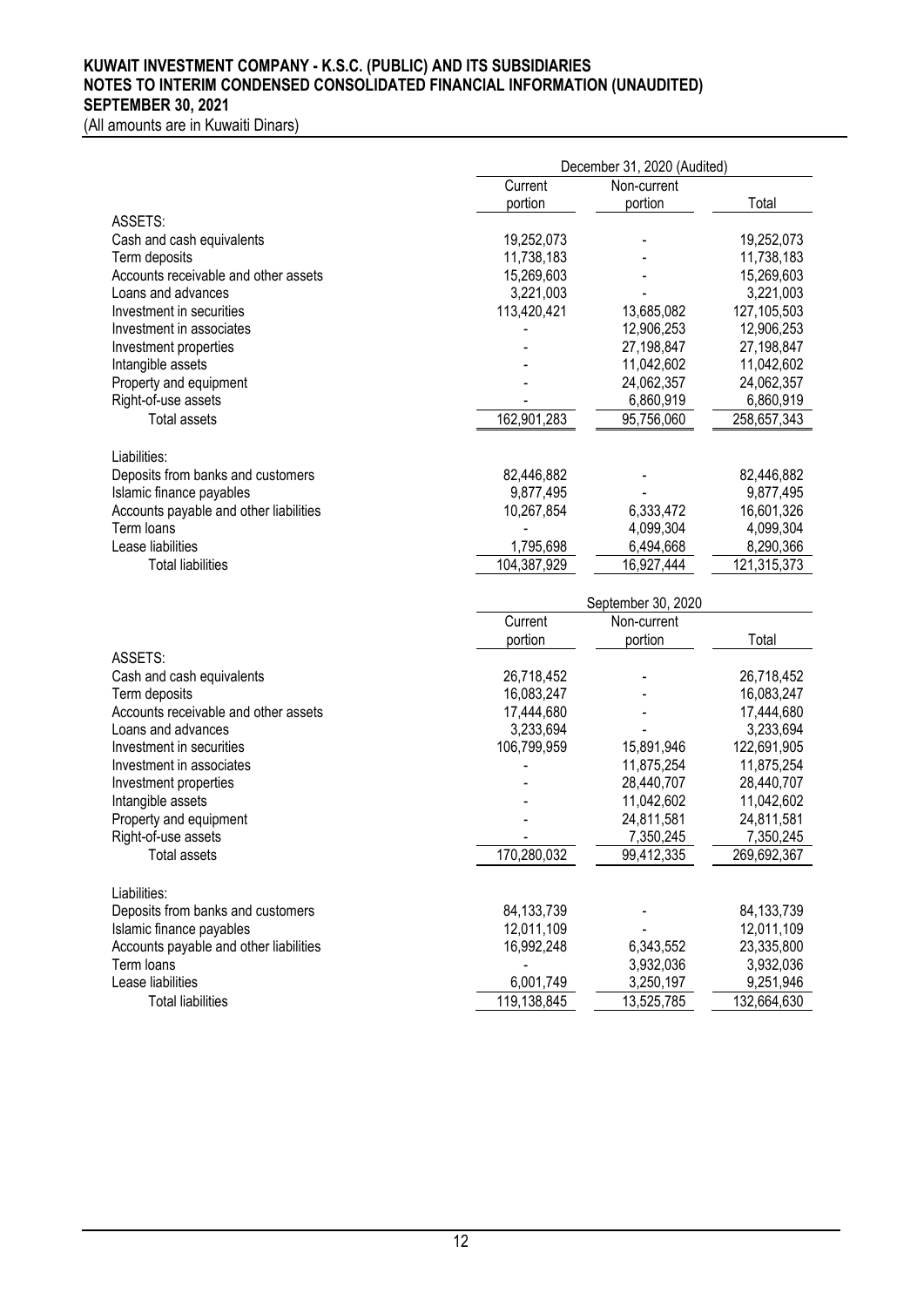#### 13. Segment reporting

### **a) Operating segments:**

For management purposes, the Group is organized into business units based on its products and services and has four reportable segments, as follows:

- Asset Management: Consists of quoted securities trading and management of funds and portfolios.
- Direct Investments and Corporate Finance (DICF): Consists of managing subsidiaries, associates, long term strategic investments, lending, real estate and rental activities.
- Treasury: Consists of foreign exchange contracts and money market activities.
- Other operations: Management and support activities.

The Executive Management Committee is the Chief Operating Decision Maker (CODM) and monitors the operating results of its business units separately for the purpose of making decisions about resource allocation and performance assessment. Segment performance is evaluated based on profit or loss and is measured consistently with profit or loss in the interim condensed consolidated financial information.

The information relates to Group's segment reporting are as follows:

|                                | Asset         |                | <b>Other</b> |               |                |  |
|--------------------------------|---------------|----------------|--------------|---------------|----------------|--|
|                                | management    | <b>DICF</b>    | Treasurv     | operations    | <b>Total</b>   |  |
| For the nine months ended      |               |                |              |               |                |  |
| September 30, 2021             |               |                |              |               |                |  |
| Segment revenue                | 17,308,237    | 9,272,920      | 1,130,838    | 8,679,201     | 36,391,196     |  |
| Segment expenses               | (2, 295, 375) | (1,470,249)    | (879, 393)   | (6, 585, 037) | (11,230,054)   |  |
| Segment result                 | 15,012,862    | 7,802,671      | 251,445      | 2,094,164     | 25, 161, 142   |  |
| Depreciation and amortization  | (140)         | (1,031,864)    | (8)          | (4, 267, 824) | (5, 299, 836)  |  |
| Share of results of associates |               | (66,040)       |              |               | (66, 040)      |  |
| Segment profit (loss)          | 15,012,722    | 6,704,767      | 251,437      | (2, 173, 660) | 19,795,266     |  |
| Total assets                   | 102,491,611   | 108,377,042    |              | 55,618,269    | 266,486,922    |  |
| Total liabilities              | 185,647       | 4,767,849      | 76,619,617   | 28,294,318    | 109,867,431    |  |
|                                | Asset         |                |              | Other         |                |  |
|                                | management    | <b>DICF</b>    | Treasury     | operations    | Total          |  |
| For the nine months ended      |               |                |              |               |                |  |
| September 30, 2020             |               |                |              |               |                |  |
| Segment revenue                | 1,345,966     | (3,636,453)    | 1,635,102    | 7,808,254     | 7,152,869      |  |
| Segment expenses               | (1,814,707)   | (6,202,578)    | (1,395,092)  | (3,789,289)   | (13, 201, 666) |  |
| Segment result                 | (468, 741)    | (9,839,031)    | 240,010      | 4,018,965     | (6,048,797)    |  |
| Depreciation and amortization  | (140)         | (1,039,807)    | (8)          | (4,598,270)   | (5,638,225)    |  |
| Share of results of associates |               | (1,530)        |              |               | (1,530)        |  |
| Segment (loss) profit          | (468, 881)    | (10, 880, 368) | 240,002      | (579, 305)    | (11,688,552)   |  |
| Total assets                   | 85,700,720    | 108,331,538    |              | 75,660,109    | 269,692,367    |  |
| Total liabilities              | 80,579        | 6,236,485      | 84,208,393   | 42,139,173    | 132,664,630    |  |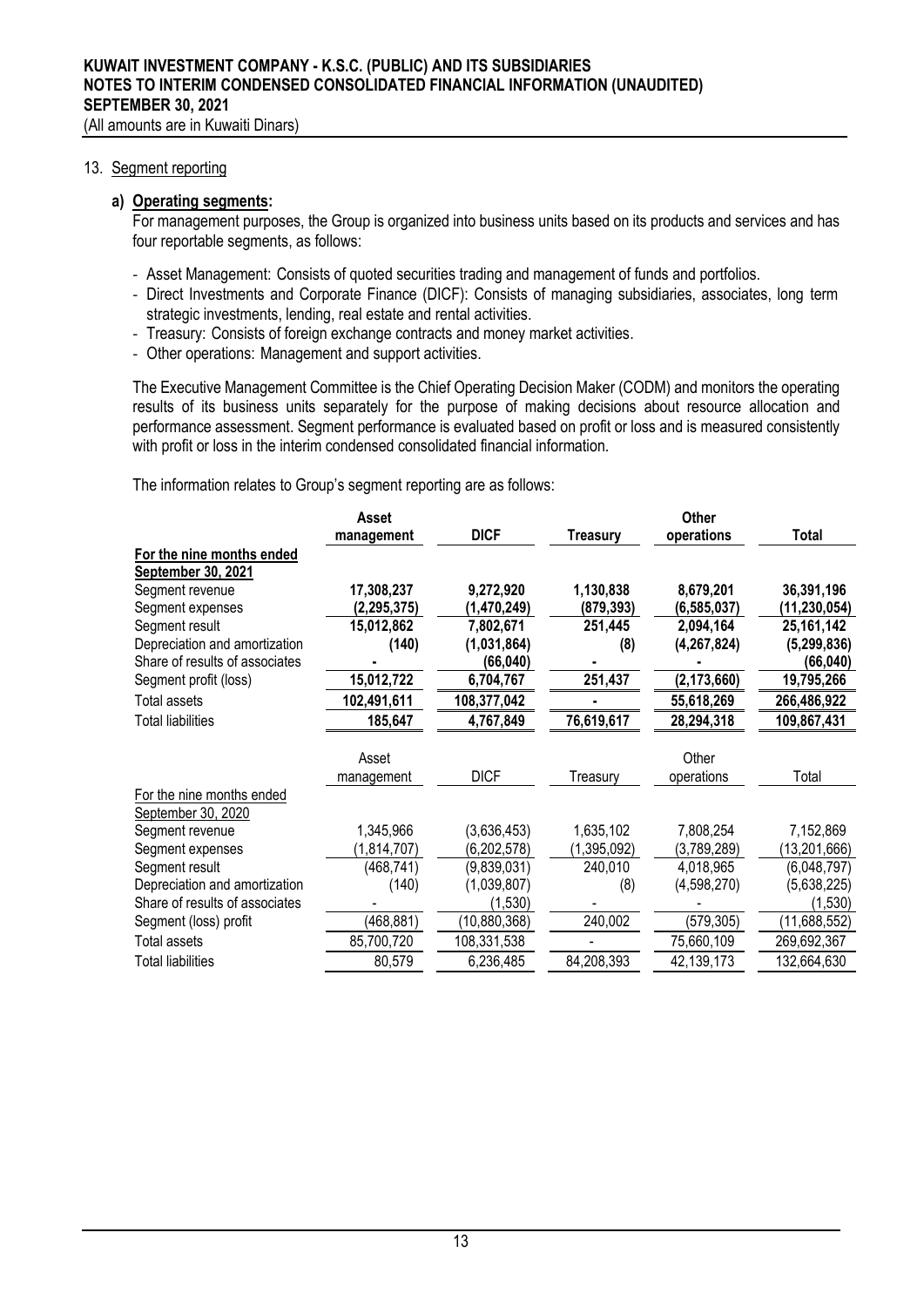#### **b) Geographical segments**

The Group classified its revenues and assets according to the following geographical segments and based on the geographical location of customers and assets of each sector separately:

|                                           |                | <b>September 30, 2021</b> |                         |
|-------------------------------------------|----------------|---------------------------|-------------------------|
|                                           | <b>Revenue</b> | <b>Assets</b>             | Capital<br>expenditures |
| Kuwait                                    | 30,870,355     | 170,564,022               | 3,548,720               |
| Other GCC countries                       | 1,530,214      | 40,411,469                |                         |
| Other Middle East and North Africa (MENA) | 940,924        | 3,012,009                 |                         |
| Europe                                    | 1,626,468      | 38,102,187                |                         |
| United states of America                  | 1,004,139      | 8,259,729                 |                         |
| Asia                                      | 419,096        | 6,137,506                 |                         |
|                                           | 36,391,196     | 266,486,922               | 3,548,720               |
|                                           |                | September 30, 2020        |                         |
|                                           |                |                           | Capital                 |
|                                           | Revenue        | Assets                    | expenditures            |
| Kuwait                                    | 4,835,396      | 189,746,069               | 3,643,971               |
| Other GCC countries                       | (1,351,580)    | 31,056,645                |                         |
| Other Middle East and North Africa (MENA) | (124, 038)     | 2,287,582                 |                         |
| Europe                                    | 2,366,981      | 34,264,503                |                         |
| United states of America                  | 696,462        | 6,403,990                 |                         |
| Asia                                      | 729,648        | 5,933,578                 |                         |
|                                           | 7,152,869      | 269,692,367               | 3,643,971               |

## 14. General Assembly

The Shareholders' Annual General Assembly held on March 30, 2021 approved the consolidated financial statements for the financial year ended December 31, 2020 and approved not to distribute cash dividends and not to pay Board of Directors' remuneration, except for KD 5,000 for Independent Board member for the financial year ended December 31, 2020.

The Shareholders' Annual General Assembly held on March 3, 2020 approved the consolidated financial statements for the financial year ended December 31, 2019 and approved to distribute cash dividends of 15 fils per share amounting to KD 8,219,826 and pay KD 145,000 Board of Directors' remuneration for the financial year ended December 31, 2019.

#### 15. Fair value measurement

The Group measures financial assets such as financial assets at FVPL and financial assets at FVOCI and non–financial assets such as investment properties at fair value at each reporting date.

Fair value is the price that would be received to sell an asset or paid to transfer a liability in an orderly transaction between market participants at the measurement date. The fair value measurement is based on the presumption that the transaction to sell the asset or transfer the liability takes place either:

- In the principal market for the asset or liability, or
- In the absence of a principal market, in the most advantageous market for the asset or liability

All assets and liabilities for which fair value is measured or disclosed in the financial statements are categorized within the fair value hierarchy, described as follows, based on the lowest level input that is significant to the fair value measurement as a whole: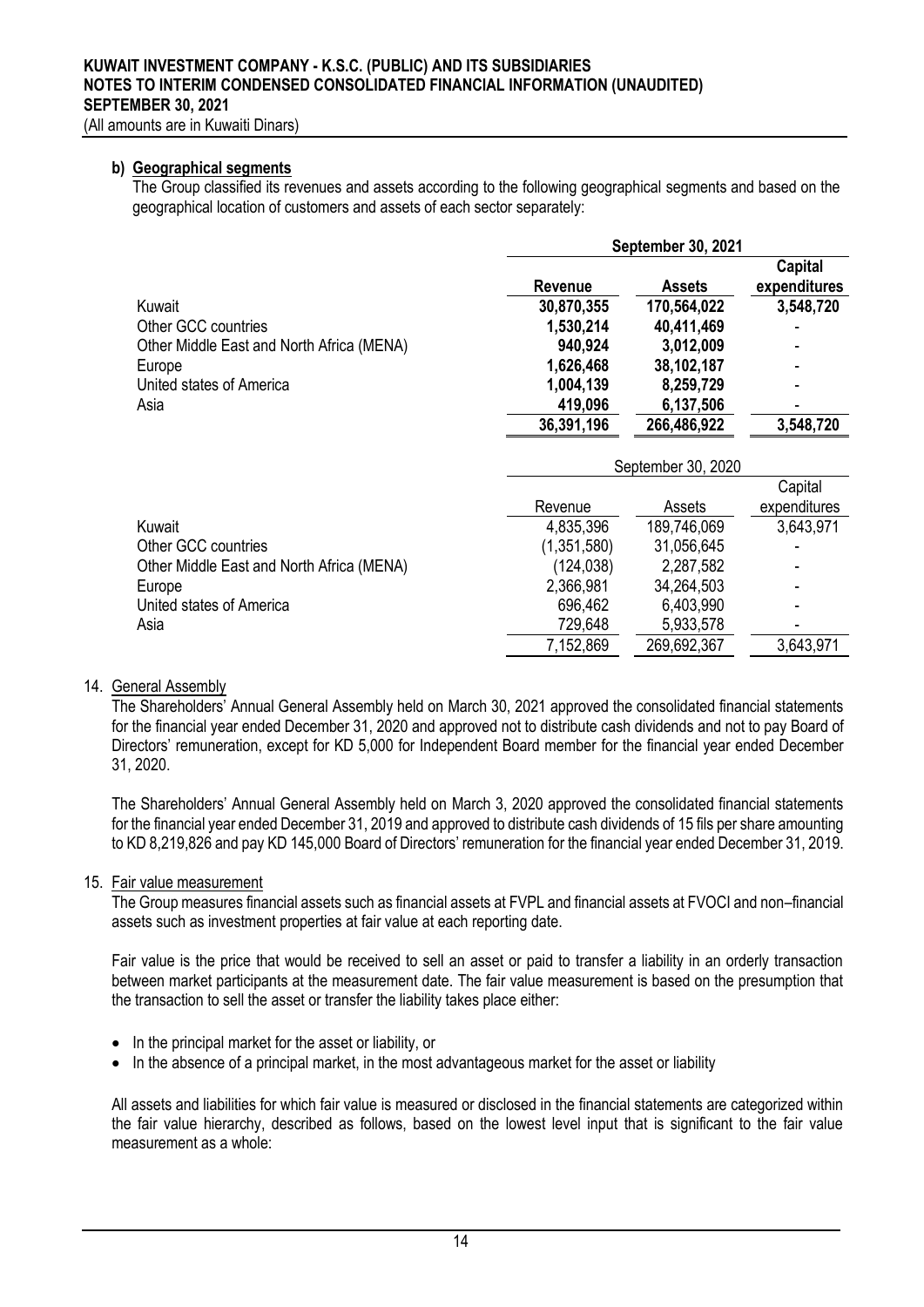(All amounts are in Kuwaiti Dinars)

- Level 1: Quoted (unadjusted) market prices in active markets for identical assets or liabilities.<br>Level 2: Valuation techniques for which the lowest level input that is significant to the fair
- Valuation techniques for which the lowest level input that is significant to the fair value measurement is directly or indirectly observable.
- Level 3: Valuation techniques for which the lowest level input that is significant to the fair value measurement is unobservable.

The following table shows an analysis of the assets recorded at fair value by level of the fair value hierarchy:

|                                   |              | September 30, 2021              |                              |              |
|-----------------------------------|--------------|---------------------------------|------------------------------|--------------|
|                                   | Level 1      | Level <sub>2</sub>              | Level 3                      | <b>Total</b> |
| <b>Financial assets at FVTPL:</b> |              |                                 |                              |              |
| Quoted securities                 | 23,261,122   |                                 |                              | 23,261,122   |
| Unquoted securities               |              |                                 | 29,465,805                   | 29,465,805   |
| Investment funds                  |              | 72,224,252                      |                              | 72,224,252   |
|                                   | 23,261,122   | 72,224,252                      | 29,465,805                   | 124,951,179  |
| <b>Financial assets at FVOCI:</b> |              |                                 |                              |              |
| Quoted securities                 | 892,525      |                                 |                              | 892,525      |
| Unquoted securities               |              |                                 | 12,930,746                   | 12,930,746   |
|                                   | 892,525      | $\blacksquare$                  | 12,930,746                   | 13,823,271   |
| Investment properties             |              | 7,994,760                       | 14,574,078                   | 22,568,838   |
| Total                             | 24, 153, 647 | 80,219,012                      | 56,970,629                   | 161,343,288  |
|                                   |              |                                 |                              |              |
|                                   |              | December 31, 2020 (Audited)     |                              |              |
|                                   | Level 1      | Level <sub>2</sub>              | Level 3                      | Total        |
| <b>Financial assets at FVTPL:</b> |              |                                 |                              |              |
| Quoted securities                 | 17,506,905   |                                 |                              | 17,506,905   |
| Unquoted securities               |              |                                 | 27,021,977                   | 27,021,977   |
| Investment funds                  |              | 68,891,539                      | $\qquad \qquad \blacksquare$ | 68,891,539   |
|                                   | 17,506,905   | 68,891,539                      | 27,021,977                   | 113,420,421  |
| <b>Financial assets at FVOCI:</b> |              |                                 |                              |              |
| Quoted securities                 | 1,163,427    |                                 |                              | 1,163,427    |
| Unquoted securities               |              |                                 | 12,521,655                   | 12,521,655   |
|                                   | 1,163,427    |                                 | 12,521,655                   | 13,685,082   |
|                                   |              |                                 |                              |              |
| Investment properties             |              | 8,744,761                       | 18,454,086                   | 27,198,847   |
| Total                             | 18,670,332   | 77,636,300                      | 57,997,718                   | 154,304,350  |
|                                   |              |                                 |                              |              |
|                                   | Level 1      | September 30, 2020<br>Level $2$ | Level 3                      | Total        |
| <b>Financial assets at FVTPL:</b> |              |                                 |                              |              |
| Quoted securities                 | 15,131,490   |                                 |                              | 15,131,490   |
| Unquoted securities               |              |                                 | 27,240,849                   | 27,240,849   |
| Investment funds                  |              | 64,427,620                      |                              | 64,427,620   |
|                                   | 15,131,490   | 64,427,620                      | 27,240,849                   | 106,799,959  |
| <b>Financial assets at FVOCI:</b> |              |                                 |                              |              |
| Quoted securities                 | 1,142,828    |                                 |                              | 1,142,828    |
| Unquoted securities               |              |                                 | 14,749,118                   | 14,749,118   |
|                                   | 1,142,828    | $\mathbf{r}$                    | 14,749,118                   | 15,891,946   |
|                                   |              |                                 |                              |              |
| Investment properties             |              | 9,469,511                       | 18,971,196                   | 28,440,707   |
| Total                             | 16,274,318   | 73,897,131                      | 60,961,163                   | 151,132,612  |

During the period / year, there were no transfers between different levels of fair value measurement.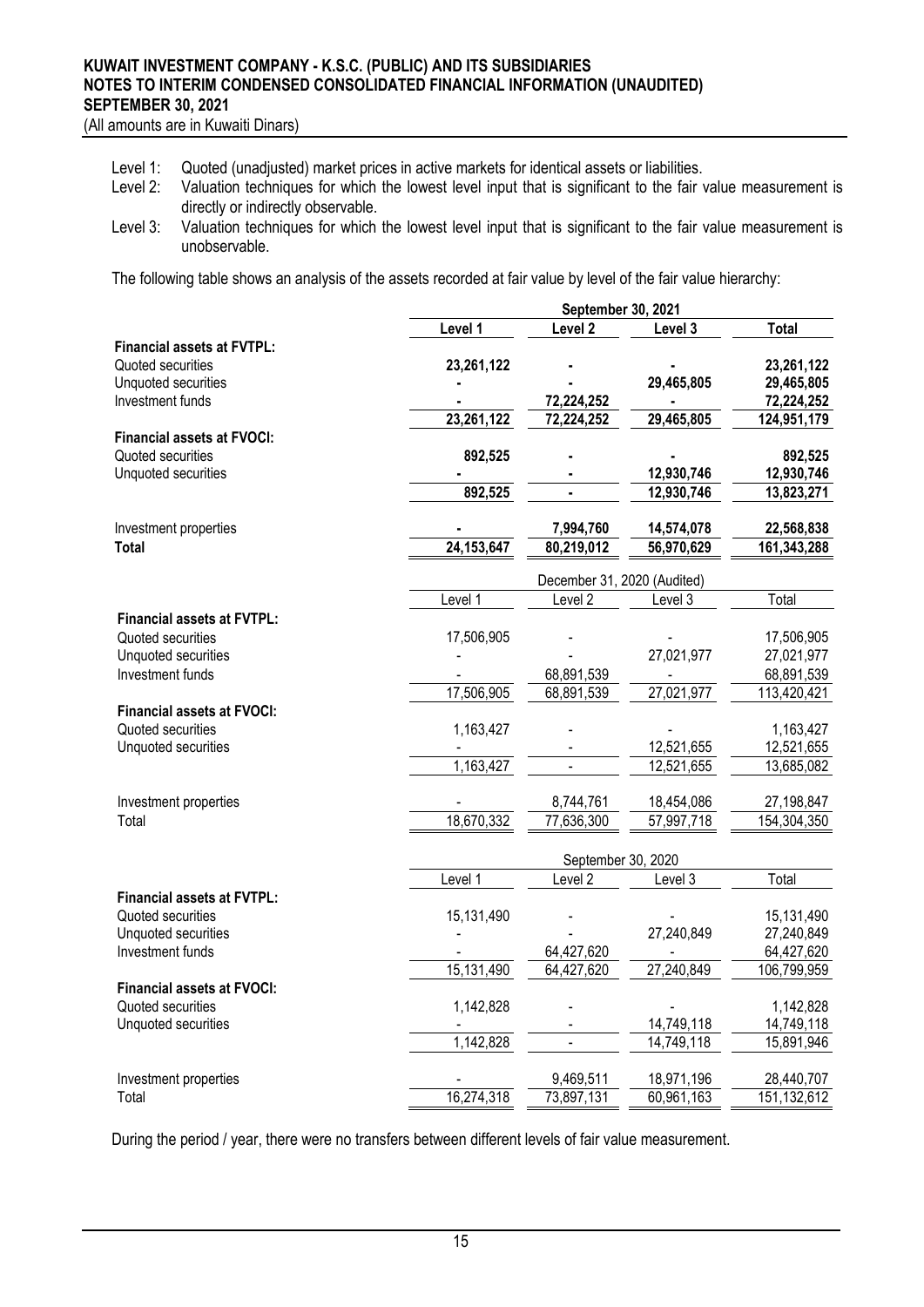(All amounts are in Kuwaiti Dinars)

The management assessed that the fair values of cash and cash equivalent, term deposits, accounts receivables and other assets, deposits from banks and customers, Islamic finance payables, accounts payable and other liabilities and term loans approximate their carrying amounts largely due to the short-term maturities of these instruments.

The movements in level 3 assets during the current and previous period are set out below:

|                                                                                                                                                                      | September 30, 2021       |                             |                          |             |  |
|----------------------------------------------------------------------------------------------------------------------------------------------------------------------|--------------------------|-----------------------------|--------------------------|-------------|--|
|                                                                                                                                                                      | Financial                | Financial                   |                          |             |  |
|                                                                                                                                                                      | assets at<br><b>FVPL</b> | assets at<br><b>FVOCI</b>   | Investment<br>properties | Total       |  |
| Balance as of January 1, 2021                                                                                                                                        | 27,021,977               | 12,521,655                  | 18,454,086               | 57,997,718  |  |
| Gains recognised in the consolidated statement of<br>profit or loss<br>Losses recognised in the consolidated statement<br>of profit or loss and other comprehensive  | 3,051,935                |                             |                          | 3,051,935   |  |
| income                                                                                                                                                               |                          | (55, 543)                   | (484, 609)               | (540, 152)  |  |
| Net disposals / additions                                                                                                                                            | (608, 107)               | 464,634                     | (3, 395, 399)            | (3,538,872) |  |
| Balance as of September 30, 2021                                                                                                                                     | 29,465,805               | 12,930,746                  | 14,574,078               | 56,970,629  |  |
|                                                                                                                                                                      |                          | December 31, 2020 (Audited) |                          |             |  |
|                                                                                                                                                                      | Financial                | Financial                   |                          |             |  |
|                                                                                                                                                                      | assets at<br><b>FVPL</b> | assets at<br><b>FVOCI</b>   | Investment<br>properties | Total       |  |
| Balance as of January 1, 2020                                                                                                                                        | 27,804,659               | 17,040,320                  | 18,727,627               | 63,572,606  |  |
| Losses recognised in the consolidated statement<br>of profit or loss<br>Losses recognised in the consolidated statement<br>of profit or loss and other comprehensive | (2,834,588)              |                             |                          | (2,834,588) |  |
| income                                                                                                                                                               |                          | (4,541,363)                 |                          | (4,541,363) |  |
| Net disposals / additions                                                                                                                                            | (225, 781)               | 22,698                      | (273, 541)               | (476, 624)  |  |
| Reclassified from assets held for sale                                                                                                                               | 2,277,687                |                             |                          | 2,277,687   |  |
| Balance as of December 31, 2020                                                                                                                                      | 27,021,977               | 12,521,655                  | 18,454,086               | 57,997,718  |  |
|                                                                                                                                                                      | September 30, 2020       |                             |                          |             |  |
|                                                                                                                                                                      | Financial                | Financial                   |                          |             |  |
|                                                                                                                                                                      | assets at                | assets at                   | Investment               |             |  |
|                                                                                                                                                                      | <b>FVPL</b>              | <b>FVOCI</b>                | properties               | Total       |  |
| Balance as of January 1, 2020<br>Losses recognised in the consolidated statement                                                                                     | 27,804,659               | 17,040,320                  | 18,727,627               | 63,572,606  |  |
| of profit or loss                                                                                                                                                    | (2,532,794)              |                             |                          | (2,532,794) |  |
| (Losses) gain recognised in the consolidated<br>statement of profit or loss and other                                                                                |                          |                             |                          |             |  |
| comprehensive income                                                                                                                                                 |                          | (2,291,202)                 | 243,569                  | (2,047,633) |  |
| Disposals                                                                                                                                                            | (308, 703)               |                             |                          | (308, 703)  |  |
| Reclassified from assets held for sale                                                                                                                               | 2,277,687                |                             |                          | 2,277,687   |  |
| Balance as of September 30, 2020                                                                                                                                     | 27,240,849               | 14,749,118                  | 18,971,196               | 60,961,163  |  |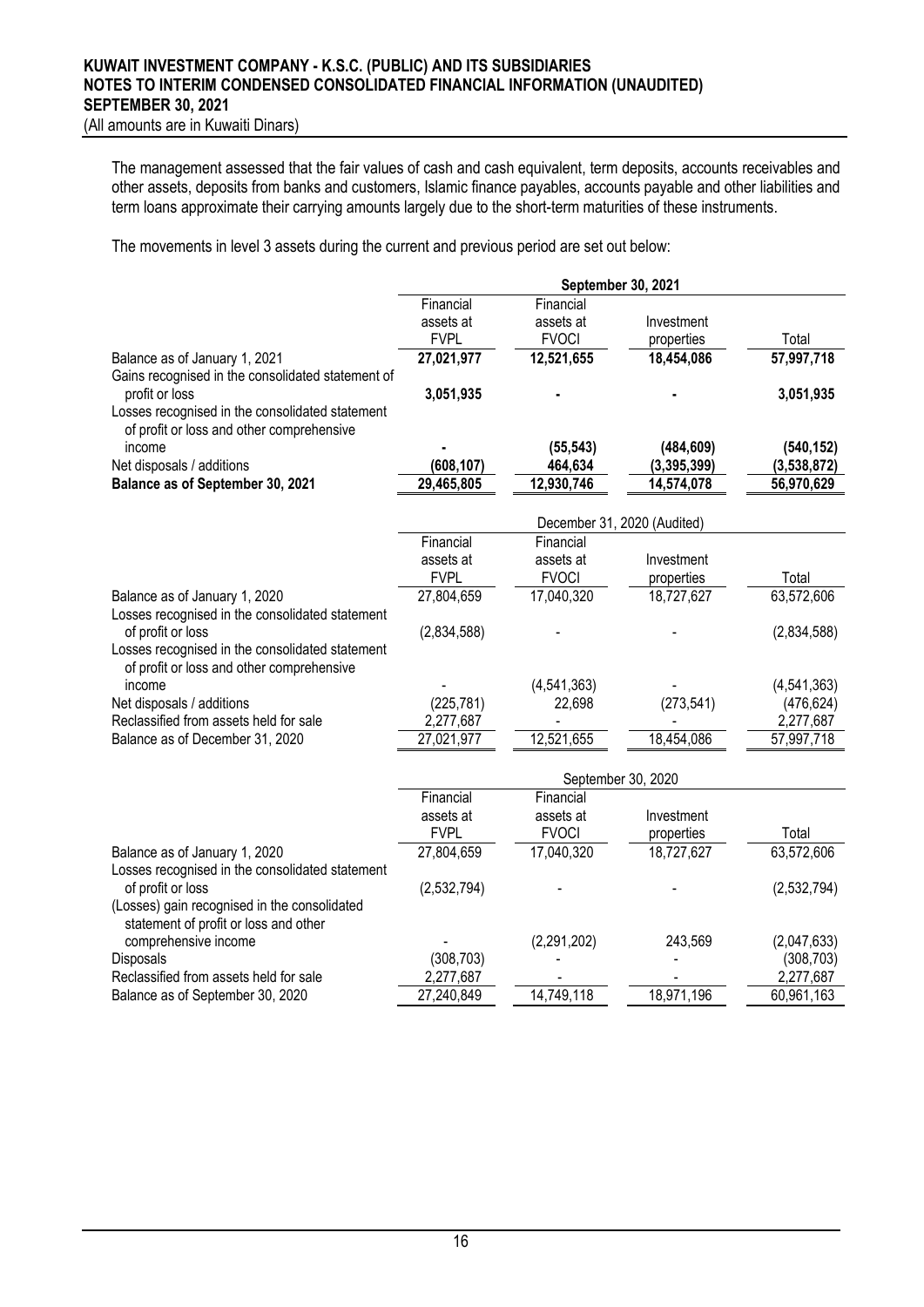The level 3 assets unobservable inputs and sensitivity are as follows:

#### Financial assets:

|                           |                              | Fair values as at                 |                       |                                         |                                                                                                                       |
|---------------------------|------------------------------|-----------------------------------|-----------------------|-----------------------------------------|-----------------------------------------------------------------------------------------------------------------------|
|                           | <b>September</b><br>30, 2021 | December<br>31, 2020<br>(Audited) | September<br>30, 2020 | Significant<br>unobservable<br>inputs   | Sensitivity of<br>unobservable inputs to<br>fair value                                                                |
| Financial assets at FVTPL | 29,465,805                   | 27,021,977                        | 27,240,849            | liquidity<br>discount from<br>5% to 50% | The increase (decrease)<br>of liquidity discount by<br>10% would increase<br>(decrease) fair value by<br>KD 2,946,581 |
| Financial assets at FVOCI | 12,930,746                   | 12,521,655                        | 14,749,118            | liquidity<br>discount from<br>5% to 50% | The increase (decrease)<br>of liquidity discount by<br>10% would increase<br>(decrease) fair value by<br>KD 1,293,075 |

#### 16. Impact of Covid-19

The recent spread of the coronavirus ("COVID-19") across various geographies globally, which was declared a pandemic by the World Health Organization, has caused disruption to business and economic activities. The fiscal and monetary authorities around the world, including Kuwait, have announced various support measures across the globe to counter the possible adverse implications of COVID-19. This note describes the impact of the outbreak on the Group's operations and the significant estimates and judgements applied by management in assessing the values of assets and liabilities as at September 30, 2021.

#### - Credit risk management

The management of the Group has taken several measures to manage its risk associated with the pandemic, including identification of the most vulnerable sectors primarily affected and placing added measures to ensure a high level of scrutiny.

The uncertainties caused by COVID-19 required the Group to consider the impact of higher volatility in the forward looking macro-economic factors considered for the determination of expected credit losses ("ECLs") as at September 30, 2021. The Group concluded that there is no impact to the Group with respect to credit risk as at September 30, 2021.

#### Liquidity risk management

In response to the COVID 19 outbreak, the Group is closely evaluating its liquidity and funding position and taking appropriate actions. The Group will continue to assess its liquidity position by closely monitoring its cash flows and forecasts.

#### Fair value measurement of financial instruments

The Group has considered potential impacts of the current market volatility in determination of the amounts reported of the Group's unquoted financial assets, and this represents management's best assessment based on observable available information as at the reporting date. Given the impact of COVID 19, the Group has assessed whether the fair values of the financial assets and liabilities represents the price that would be achieved for transactions between market participants in the current scenario.

Further information on the Group's policy in relation to fair value measurements is disclosed in (Note 14).